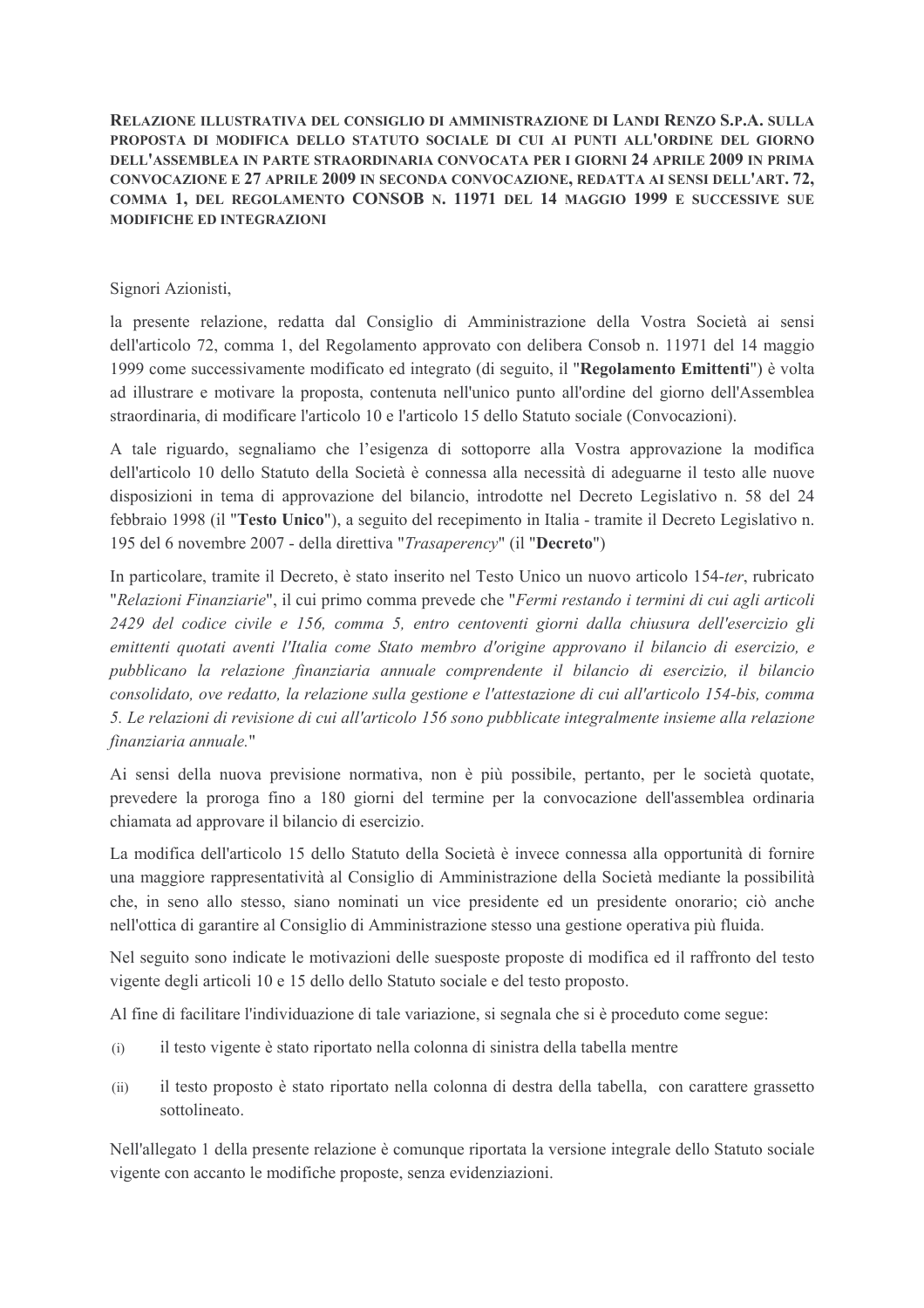#### **ARTICOLO 10 - CONVOCAZIONI**

La modifica dell'articolo 10 dello Statuto della Società è volta a consentire l'adeguamento di tale disposizione a quanto previsto dall'articolo 154-ter del Testo Unico.

In particolare, il primo comma dell'articolo 154-ter del Testo Unico prevede che "Fermi restando i termini di cui agli articoli 2429 del codice civile e 156, comma 5, entro centoventi giorni dalla chiusura dell'esercizio gli emittenti quotati aventi l'Italia come Stato membro d'origine approvano il bilancio di esercizio, e pubblicano la relazione finanziaria annuale comprendente il bilancio di esercizio, il bilancio consolidato, ove redatto, la relazione sulla gestione e l'attestazione di cui all'articolo 154-bis, comma 5. Le relazioni di revisione di cui all'articolo 156 sono pubblicate integralmente insieme alla relazione finanziaria annuale."

La modifica dell'articolo 10 dello Statuto è, dunque, necessaria per adeguare alle nuove disposizioni di legge i termini di convocazione dell'assemblea chiamata ad approvare il bilancio di esercizio. Tale modifica statutaria non rientra tra le materie di cui all'articolo 2437 del codice civile e, pertanto, il Consiglio di Amministrazione ritiene che la stessa non dia luogo al diritto di recesso da parte dei soci previsto dalle norme di legge vigenti.

| <b>TESTO VIGENTE</b>                                                                                    | <b>TESTO PROPOSTO</b>                                       |
|---------------------------------------------------------------------------------------------------------|-------------------------------------------------------------|
| Articolo 10                                                                                             | Articolo 10                                                 |
| Convocazioni                                                                                            | Convocazioni                                                |
| Le assemblee possono essere convocate anche<br>fuori dalla sede sociale, purchè nell'Unione<br>Europea. | Invariato                                                   |
| L'assemblea ordinaria è convocata dal consiglio                                                         | ordinaria<br>chiamata<br>L'assemblea<br>ad                  |
| di amministrazione almeno una volta all'anno,<br>entro 120 giorni dalla chiusura dell'esercizio         | bilancio<br>di esercizio<br>$i\mathbf{l}$<br>approvare<br>è |
| sociale. Ricorrendone i presupposti di legge, tale                                                      | dal<br>di<br>consiglio<br>convocata                         |
| termine può essere prorogato dall'organo                                                                | amministrazione entro 120 giorni dalla                      |
| amministrativo fino a 180 giorni qualora la<br>società sia tenuta alla redazione del bilancio           | chiusura dell'esercizio sociale.                            |
| consolidato o quando particolari esigenze                                                               |                                                             |
| relative alla struttura ed all'oggetto della società                                                    |                                                             |
| richiedano. In tale ipotesi l'organo<br>$\log$                                                          |                                                             |
| amministrativo è tenuto a segnalare le ragioni<br>dilazione nella propria<br>relazione<br>della         |                                                             |
| predisposta ai sensi dell'art. 2428 c.c                                                                 |                                                             |
| L'assemblea è inoltre convocata,<br>in via                                                              | Invariato                                                   |
| ordinaria o<br>straordinaria,<br>dall'organo                                                            |                                                             |
| amministrativo - ogniqualvolta lo ritenga<br>opportuno e nei casi previsti dalla legge -                |                                                             |
| ovvero da almeno due membri del collegio                                                                |                                                             |
| sindacale secondo quanto previsto dalle vigenti                                                         |                                                             |
| disposizioni legislative.                                                                               |                                                             |
| Le convocazioni delle assemblee vanno attuate<br>mediante avviso contenente l'indicazione del           | Invariato                                                   |
| giorno, dell'ora e del luogo della riunione,                                                            |                                                             |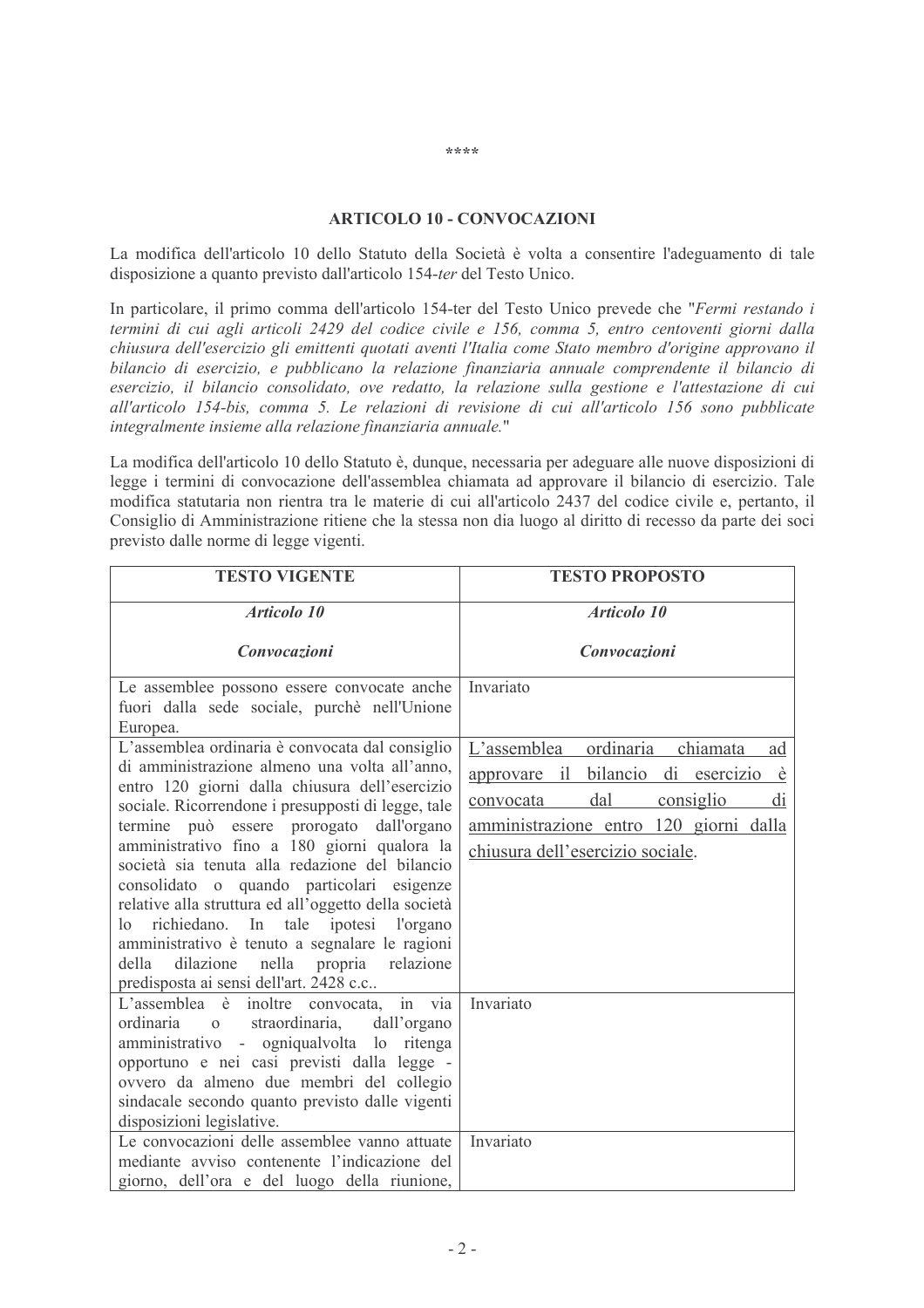| nonché l'elenco delle materie da trattare.<br>di<br>L'avviso<br>convocazione<br>deve<br>essere<br>pubblicato, nei termini previsti dalle vigenti<br>disposizioni legislative, sulla Gazzetta Ufficiale<br>della Repubblica Italiana ovvero, in alternativa,<br>a scelta dell'organo amministrativo su uno dei<br>seguenti quotidiani: Il Sole 24 Ore ovvero Il<br>Corriere della Sera.                                                                                                                                                                                                                                                                                                       |           |
|----------------------------------------------------------------------------------------------------------------------------------------------------------------------------------------------------------------------------------------------------------------------------------------------------------------------------------------------------------------------------------------------------------------------------------------------------------------------------------------------------------------------------------------------------------------------------------------------------------------------------------------------------------------------------------------------|-----------|
| Nello stesso avviso può anche indicarsi altro<br>giorno per l'eventuale seconda e, occorrendo,<br>terza convocazione dell'assemblea, nel caso che<br>la prima o la seconda vadano deserte.                                                                                                                                                                                                                                                                                                                                                                                                                                                                                                   | Invariato |
| I soci che, anche congiuntamente, rappresentino<br>almeno un quarantesimo del capitale sociale,<br>possono richiedere, entro cinque giorni dalla<br>dell'avviso di convocazione<br>pubblicazione<br>dell'assemblea, l'integrazione dell'elenco delle<br>materie da trattare, indicando nella domanda gli<br>ulteriori argomenti da essi proposti. Delle<br>integrazioni<br>all'elenco delle materie<br>che<br>l'assemblea dovrà trattare a seguito della<br>richiesta di integrazione di cui al presente<br>comma, viene data notizia, nelle stesse forme<br>prescritte per la pubblicazione dell'avviso di<br>convocazione, almeno dieci giorni prima di<br>quello fissato per l'assemblea. | Invariato |
| La richiesta di integrazione dell'elenco delle<br>materie da trattare ai sensi del precedente<br>comma, non è ammessa per gli argomenti sui<br>quali l'assemblea delibera, a norma di legge, su<br>proposta degli amministratori o sulla base di un<br>progetto o di una relazione da essi predisposta.                                                                                                                                                                                                                                                                                                                                                                                      | Invariato |

### ARTICOLO 15 - PRESIDENTE DEL CONSIGLIO DI AMMINISTRAZIONE -**SEGRETARIO**

La modifica dell'articolo 15 dello Statuto della Società è connessa alla opportunità di fornire una maggiore rappresentatività al Consiglio di Amministrazione della Società mediante la possibilità che, in seno allo stesso, siano nominati un vice presidente ed un presidente onorario; ciò anche nell'ottica di garantire al Consiglio di Amministrazione stesso una gestione operativa più fluida.

Tale modifica statutaria non rientra tra le materie di cui all'articolo 2437 del codice civile e, pertanto, il Consiglio di Amministrazione ritiene che la stessa non dia luogo al diritto di recesso da parte dei soci previsto dalle norme di legge vigenti.

| <b>TESTO VIGENTE</b>                                               | <b>TESTO PROPOSTO</b>                                                                                       |
|--------------------------------------------------------------------|-------------------------------------------------------------------------------------------------------------|
| <i>Articolo 15</i>                                                 | Articolo 15                                                                                                 |
| Presidente del Consiglio di Amministrazione -<br><i>Segretario</i> | Presidente del Consiglio di Amministrazione<br>Vice Presidente - Presidente Onorario -<br><b>Segretario</b> |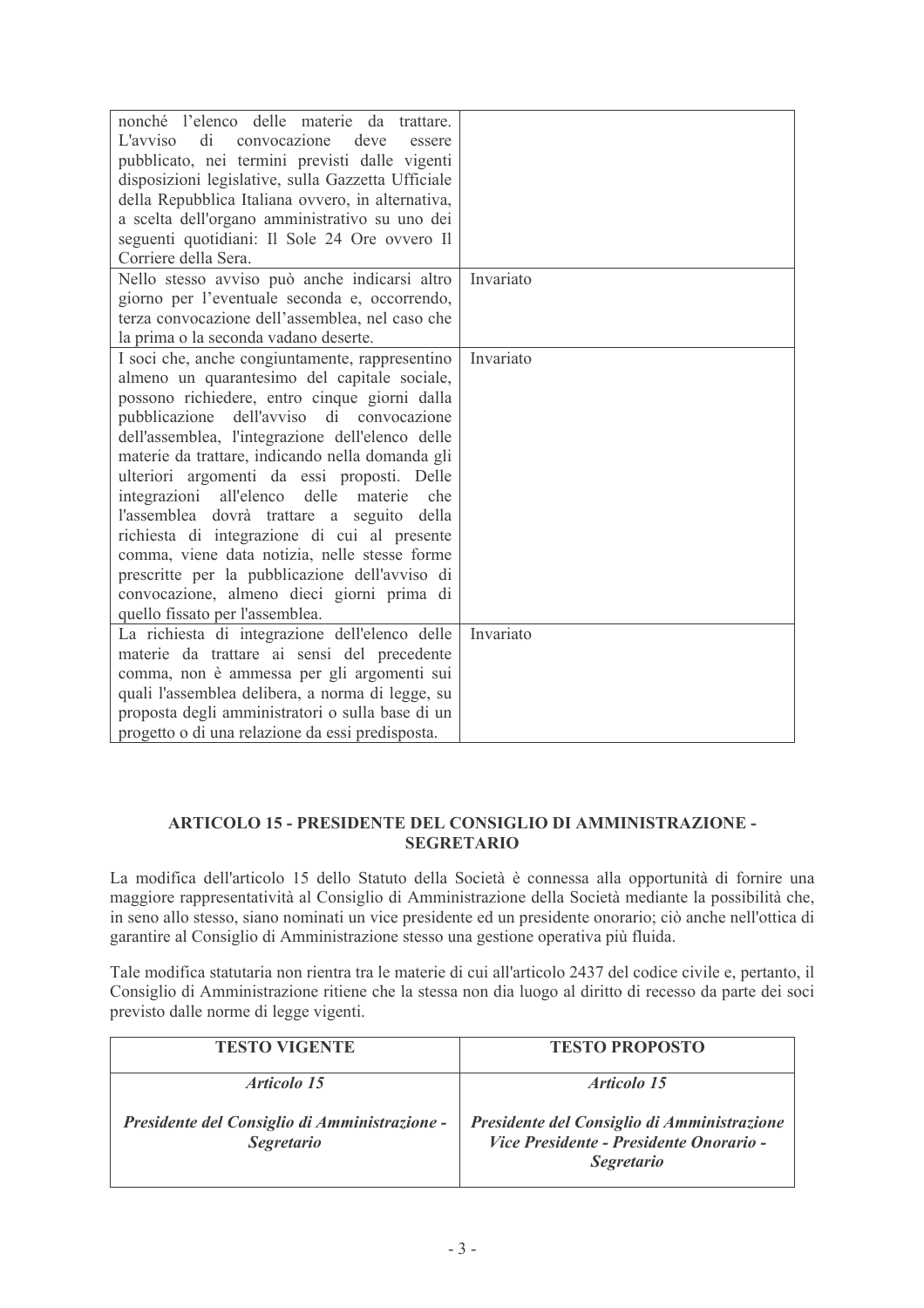| Le adunanze del consiglio di amministrazione                                                         | Consiglio di Amministrazione<br>$\mathbf{n}$<br>può |
|------------------------------------------------------------------------------------------------------|-----------------------------------------------------|
| sono presiedute dal presidente o in caso di sua                                                      | nominare al<br>proprio interno un<br>vice           |
| impedimento<br>$\mathbf{O}$<br>assenza,<br>rinunzia<br>dall'amministratore delegato, se<br>nominato. | presidente e un presidente onorario con le          |
| ovvero dal consigliere designato dal consiglio di                                                    | maggioranze previste dalla legge.                   |
| amministrazione.                                                                                     | adunanze<br>del<br>di<br>consiglio<br><b>Le</b>     |
|                                                                                                      | amministrazione<br>presiedute<br>dal<br>sono        |
|                                                                                                      | presidente o, in caso di sua<br>assenza,            |
|                                                                                                      | impedimento<br>rinunzia,<br>$\bf{0}$                |
|                                                                                                      | dall'amministratore delegato,<br>dal<br>vice        |
|                                                                                                      | presidente o dal presidente onorario, se            |
|                                                                                                      | nominati, ovvero dal consigliere designato          |
|                                                                                                      | dal consiglio di amministrazione.                   |

\*\*\*\*

Cavriago, 12 marzo 2009

p. il Consiglio di Amministrazione

l'Amministratore Delegato

Stefano Landi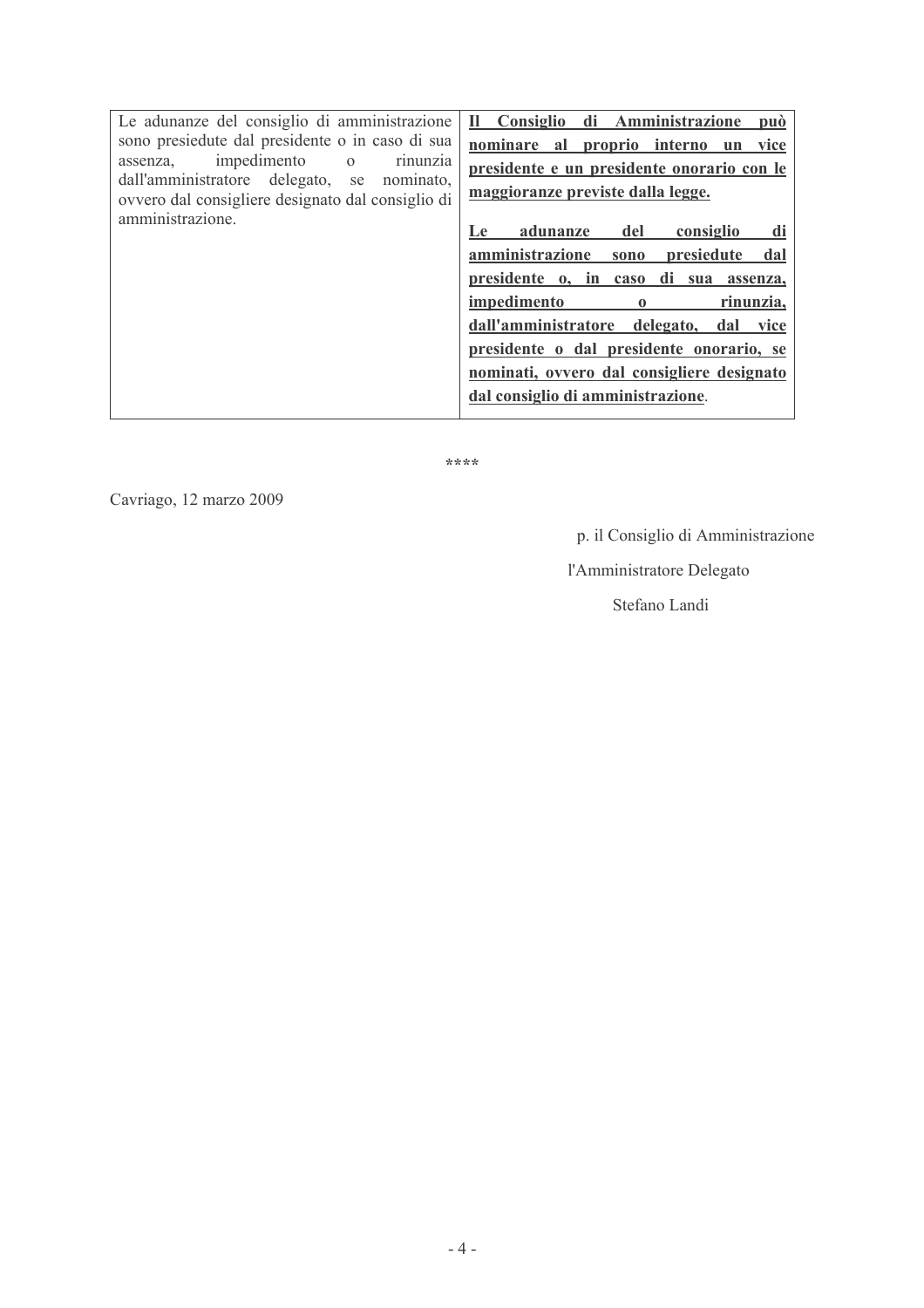# **ALLEGATO 1**

# STATUTO DI LANDI RENZO S.P.A.

| <b>Testo Vigente</b>                                                                                                                                                                                                                                                                                                                                                                                                                                                                                                                                                                                                                                                                                                                                                                                                                                                                                                                                                                                                                                        | <b>Testo modificato</b> |
|-------------------------------------------------------------------------------------------------------------------------------------------------------------------------------------------------------------------------------------------------------------------------------------------------------------------------------------------------------------------------------------------------------------------------------------------------------------------------------------------------------------------------------------------------------------------------------------------------------------------------------------------------------------------------------------------------------------------------------------------------------------------------------------------------------------------------------------------------------------------------------------------------------------------------------------------------------------------------------------------------------------------------------------------------------------|-------------------------|
| <b>Articolo 1 – Denominazione</b>                                                                                                                                                                                                                                                                                                                                                                                                                                                                                                                                                                                                                                                                                                                                                                                                                                                                                                                                                                                                                           | <b>INVARIATO</b>        |
| E' costituita una società per azioni denominata<br>"LANDI RENZO S.P.A.".                                                                                                                                                                                                                                                                                                                                                                                                                                                                                                                                                                                                                                                                                                                                                                                                                                                                                                                                                                                    |                         |
| La denominazione può essere scritta in lettere<br>maiuscole<br>minuscole,<br>$\Omega$<br>con<br>$\mathbf{O}$<br>senza<br>interpunzione.                                                                                                                                                                                                                                                                                                                                                                                                                                                                                                                                                                                                                                                                                                                                                                                                                                                                                                                     |                         |
| <b>Articolo 2 – Sede</b>                                                                                                                                                                                                                                                                                                                                                                                                                                                                                                                                                                                                                                                                                                                                                                                                                                                                                                                                                                                                                                    | <b>INVARIATO</b>        |
| La sede legale della società è stabilita a<br>Cavriago - Località Corte Tegge (Reggio<br>Emilia).<br>Per deliberazione dell'organo amministrativo<br>possono essere istituite, modificate o soppresse,<br>sia in Italia che all'estero, filiali, succursali,<br>rappresentanze, agenzie e dipendenze di ogni<br>genere, nonché sedi secondarie.<br>Presso la sede legale della società si intende<br>eletto, a tutti gli effetti, il domicilio dei soci,<br>per quanto attiene ai rapporti con la società.                                                                                                                                                                                                                                                                                                                                                                                                                                                                                                                                                  |                         |
| Articolo 3 – Oggetto                                                                                                                                                                                                                                                                                                                                                                                                                                                                                                                                                                                                                                                                                                                                                                                                                                                                                                                                                                                                                                        | <b>INVARIATO</b>        |
| La società ha per oggetto la costruzione, il<br>montaggio, la vendita e il commercio in Italia e<br>all'estero:<br>di apparecchiature e impianti a gas<br>(a)<br>metano e liquido per autotrazione e per<br>altri usi;<br>degli accessori e pezzi di ricambio<br>(b)<br>relativi, compresi i contenitori<br>e<br>serbatoi.<br>La società potrà assumere veste di mandataria,<br>con o senza rappresentanza e/o deposito, di<br>agente, di concessionaria e/o commissionaria.<br>La<br>società,<br>inoltre,<br>nel<br>rispetto<br>delle<br>prescrizioni sancite in materia bancaria e<br>finanziaria dalla legislazione speciale, potrà:<br>prestare avalli, fideiussioni ed ogni altra<br>(c)<br>garanzia reale e personale, anche per<br>obbligazioni di terzi, nonché assumere<br>sia direttamente che indirettamente,<br>interessenze e partecipazioni in altre<br>società<br>od<br>imprese<br>industriali,<br>commerciali o di servizi aventi oggetto<br>affine<br>analogo,<br>comunque<br>$\Omega$<br>funzionalmente connesso<br>al proprio;<br>nonché |                         |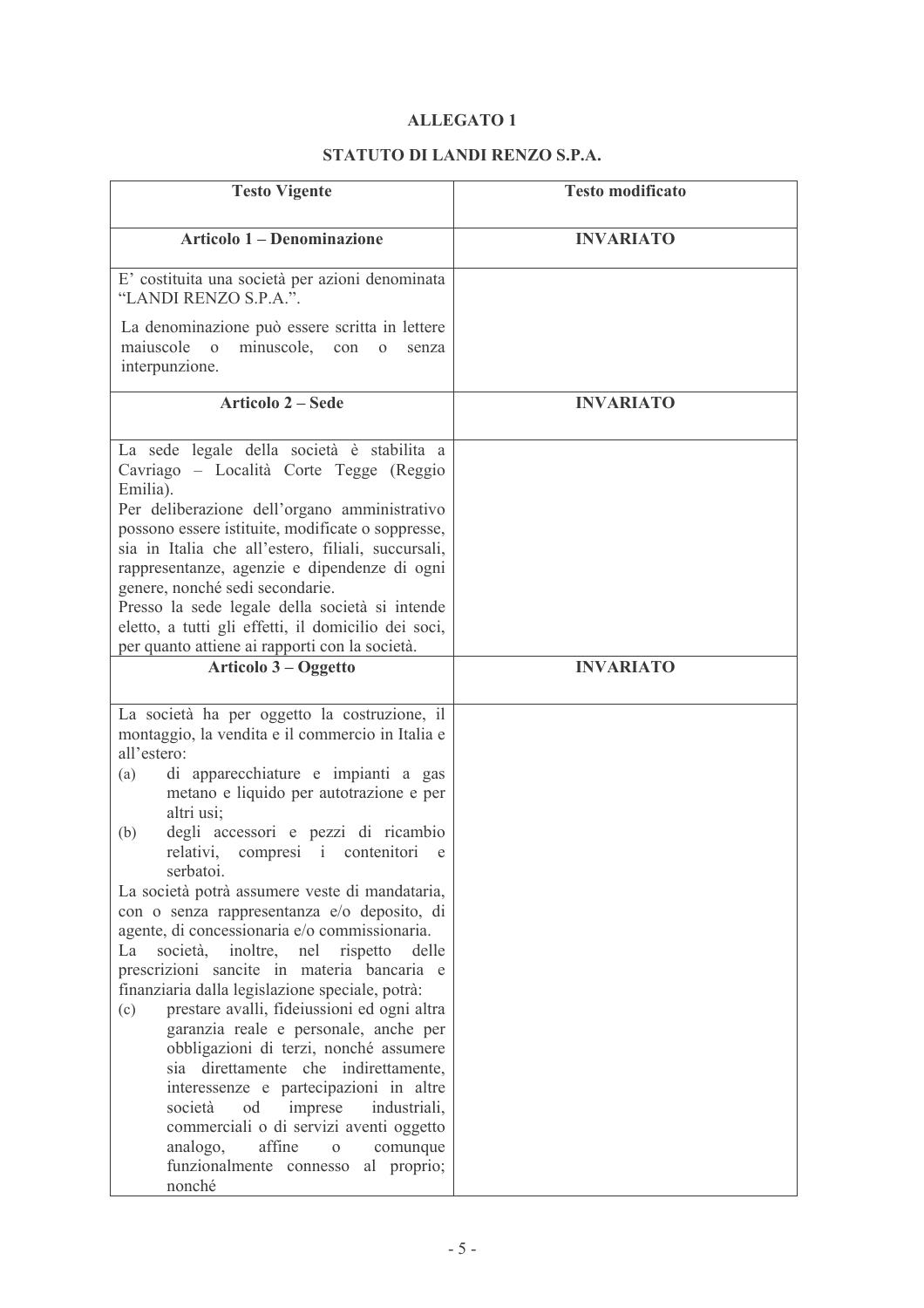| qualsiasi<br>(d)<br>compiere<br>operazione                                             |                  |
|----------------------------------------------------------------------------------------|------------------|
| commerciale, industriale,<br>mobiliare,                                                |                  |
| immobiliare e finanziaria comunque                                                     |                  |
| connessa strumentale o complementare                                                   |                  |
| al raggiungimento, anche indiretto, degli                                              |                  |
| scopi<br>sociali, fatta<br>eccezione                                                   |                  |
| dell'esercizio dell'attività bancaria e                                                |                  |
|                                                                                        |                  |
| dell'esercizio delle attività disciplinate                                             |                  |
| dalla<br>materia<br>normativa<br>in<br>di                                              |                  |
| intermediazione finanziaria.                                                           |                  |
| E' in ogni caso esclusa l'attività riservata dalla                                     |                  |
| legge a specifiche categorie professionali                                             |                  |
| nonché l'attività finanziaria nei confronti del                                        |                  |
| pubblico.                                                                              |                  |
| La Società può esercitare la sua attività sia in                                       |                  |
| Italia che all'estero.                                                                 |                  |
| <b>Articolo 4 – Durata</b>                                                             | <b>INVARIATO</b> |
|                                                                                        |                  |
| La durata della società è fissata dalla data della                                     |                  |
| sua costituzione fino al 31 dicembre 2100 e                                            |                  |
| essere prorogata per deliberazione<br>potrà                                            |                  |
| dell'assemblea straordinaria degli azionisti.                                          |                  |
| Articolo 5 – Capitale sociale                                                          | <b>INVARIATO</b> |
|                                                                                        |                  |
|                                                                                        |                  |
| Il capitale sociale è di Euro 11.250.000 ed è                                          |                  |
| diviso in n. 112.500.000 azioni ordinarie da                                           |                  |
| nominali euro 0,10 cadauna.                                                            |                  |
| Il capitale sociale potrà essere aumentato anche                                       |                  |
| con emissione di azioni aventi diritti diversi da                                      |                  |
| quelli delle azioni preesistenti.                                                      |                  |
| Il capitale sociale può essere aumentato anche                                         |                  |
| con conferimenti diversi dal denaro, osservate                                         |                  |
| le disposizioni di legge a riguardo, inclusi i                                         |                  |
| conferimenti di beni in natura e di crediti.                                           |                  |
| L'assemblea degli azionisti potrà attribuire al                                        |                  |
| Consiglio di Amministrazione la facoltà di                                             |                  |
| aumentare in una o più volte il capitale sociale                                       |                  |
| fino ad un ammontare determinato e per il                                              |                  |
| periodo massimo di cinque anni dalla data della                                        |                  |
| deliberazione.                                                                         |                  |
| In caso di aumento a pagamento del capitale                                            |                  |
| sociale, il diritto di opzione può essere escluso                                      |                  |
| con deliberazione dell'assemblea o, nel caso sia                                       |                  |
| di                                                                                     |                  |
| stato a ciò delegato, del consiglio<br>amministrazione nei limiti e con le modalità di |                  |
|                                                                                        |                  |
| cui all'articolo 2441, quarto comma, secondo                                           |                  |
| periodo c.c., anche a servizio dell'emissione di                                       |                  |
| obbligazioni convertibili (anche con warrant) e                                        |                  |
| a condizione che il prezzo di emissione                                                |                  |
| corrisponda al valore di mercato delle azioni e                                        |                  |
| ciò sia confermato in apposita relazione della                                         |                  |
| società incaricata della revisione contabile.                                          |                  |
| I versamenti sulle azioni sono effettuati dai                                          |                  |
| soci, a norma di legge, nei modi e termini                                             |                  |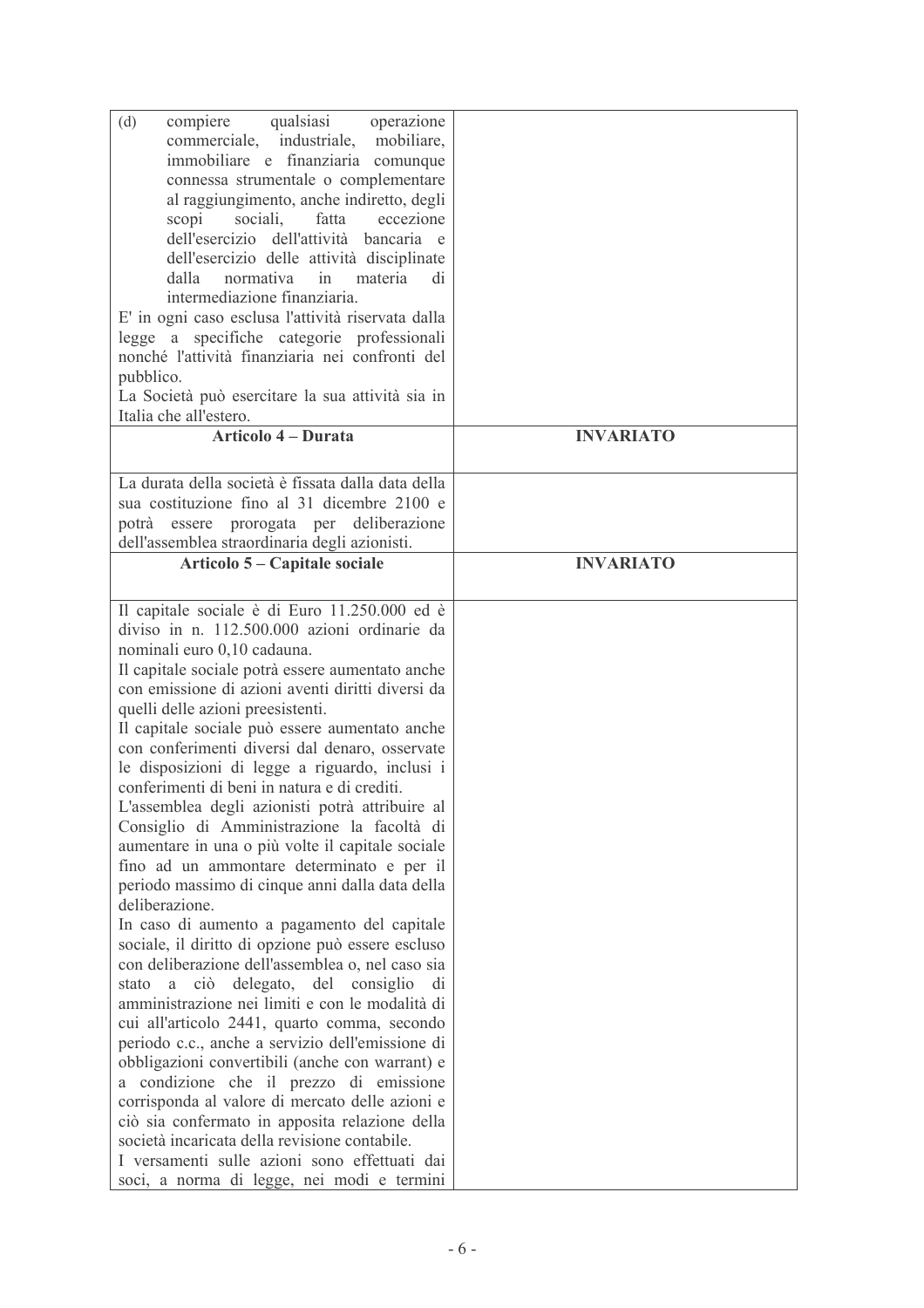| stabiliti dal consiglio di amministrazione. A<br>carico dei soci in ritardo nei versamenti<br>decorrerà l'interesse legale sul saldo non<br>versato, fermo restando il disposto dell'articolo<br>2344 c.c.<br>La<br>acquisire<br>società<br>potrà<br>dai<br>SOC1                                                                                                                                                                                                                                                                                                                                                                                                                                                                                                                                                                                                                                                                                                                                                                                                                                                                                                                                                                                                                                                                          |                  |
|-------------------------------------------------------------------------------------------------------------------------------------------------------------------------------------------------------------------------------------------------------------------------------------------------------------------------------------------------------------------------------------------------------------------------------------------------------------------------------------------------------------------------------------------------------------------------------------------------------------------------------------------------------------------------------------------------------------------------------------------------------------------------------------------------------------------------------------------------------------------------------------------------------------------------------------------------------------------------------------------------------------------------------------------------------------------------------------------------------------------------------------------------------------------------------------------------------------------------------------------------------------------------------------------------------------------------------------------|------------------|
| finanziamenti a titolo oneroso o gratuito - con,                                                                                                                                                                                                                                                                                                                                                                                                                                                                                                                                                                                                                                                                                                                                                                                                                                                                                                                                                                                                                                                                                                                                                                                                                                                                                          |                  |
| o senza, obbligo di rimborso - nel rispetto delle<br>normative vigenti.                                                                                                                                                                                                                                                                                                                                                                                                                                                                                                                                                                                                                                                                                                                                                                                                                                                                                                                                                                                                                                                                                                                                                                                                                                                                   |                  |
| Articolo 6 – Azioni                                                                                                                                                                                                                                                                                                                                                                                                                                                                                                                                                                                                                                                                                                                                                                                                                                                                                                                                                                                                                                                                                                                                                                                                                                                                                                                       | <b>INVARIATO</b> |
|                                                                                                                                                                                                                                                                                                                                                                                                                                                                                                                                                                                                                                                                                                                                                                                                                                                                                                                                                                                                                                                                                                                                                                                                                                                                                                                                           |                  |
| Le azioni sono nominative o, ove consentito<br>dalla legge, al portatore, indivisibili<br>e e<br>liberamente trasferibili. Ogni azione dà diritto<br>ad un voto.<br>Oltre alle azioni ordinarie la società ha facoltà<br>di emettere, nel rispetto dei requisiti di legge,<br>categorie di azioni fornite di diritti diversi. La<br>società può emettere anche le speciali categorie<br>di azioni previste dall'articolo 2349, primo<br>comma c.c<br>Alle azioni costituenti il capitale sociale si<br>applicano le disposizioni di legge in materia di<br>rappresentazione, legittimazione e circolazione<br>della partecipazione sociale previste per gli<br>strumenti finanziari negoziati in<br>mercati<br>regolamentati.<br>La società può emettere, nel rispetto dei<br>requisiti di legge, strumenti finanziari diversi<br>dalle azioni.<br>L'emissione di strumenti finanziari è disposta<br>con delibera dell'assemblea straordinaria che<br>determina le caratteristiche, disciplinandone<br>condizioni di emissione, diritti amministrativi<br>patrimoniali, sanzioni in caso<br>$e$ / $o$<br>di<br>inadempimento delle prestazioni apportate,<br>nonché modalità di trasferimento, circolazione<br>e rimborso.<br>La società può altresì emettere gli strumenti<br>finanziari previsti dall'art. 2349, secondo<br>comma, c.c. |                  |
| <b>Articolo 7 – Recesso</b>                                                                                                                                                                                                                                                                                                                                                                                                                                                                                                                                                                                                                                                                                                                                                                                                                                                                                                                                                                                                                                                                                                                                                                                                                                                                                                               | <b>INVARIATO</b> |
| Il socio ha diritto di recedere nelle ipotesi<br>contemplate dalla legge.<br>Non compete il diritto di recesso ai soci che<br>non hanno concorso all'approvazione delle<br>deliberazioni riguardanti:<br>la proroga o la modifica del termine di<br>(e)<br>durata della società;<br>l'introduzione,<br>modifica<br>la<br>(f)<br>la<br>$\Omega$<br>rimozione di vincoli alla circolazione di                                                                                                                                                                                                                                                                                                                                                                                                                                                                                                                                                                                                                                                                                                                                                                                                                                                                                                                                               |                  |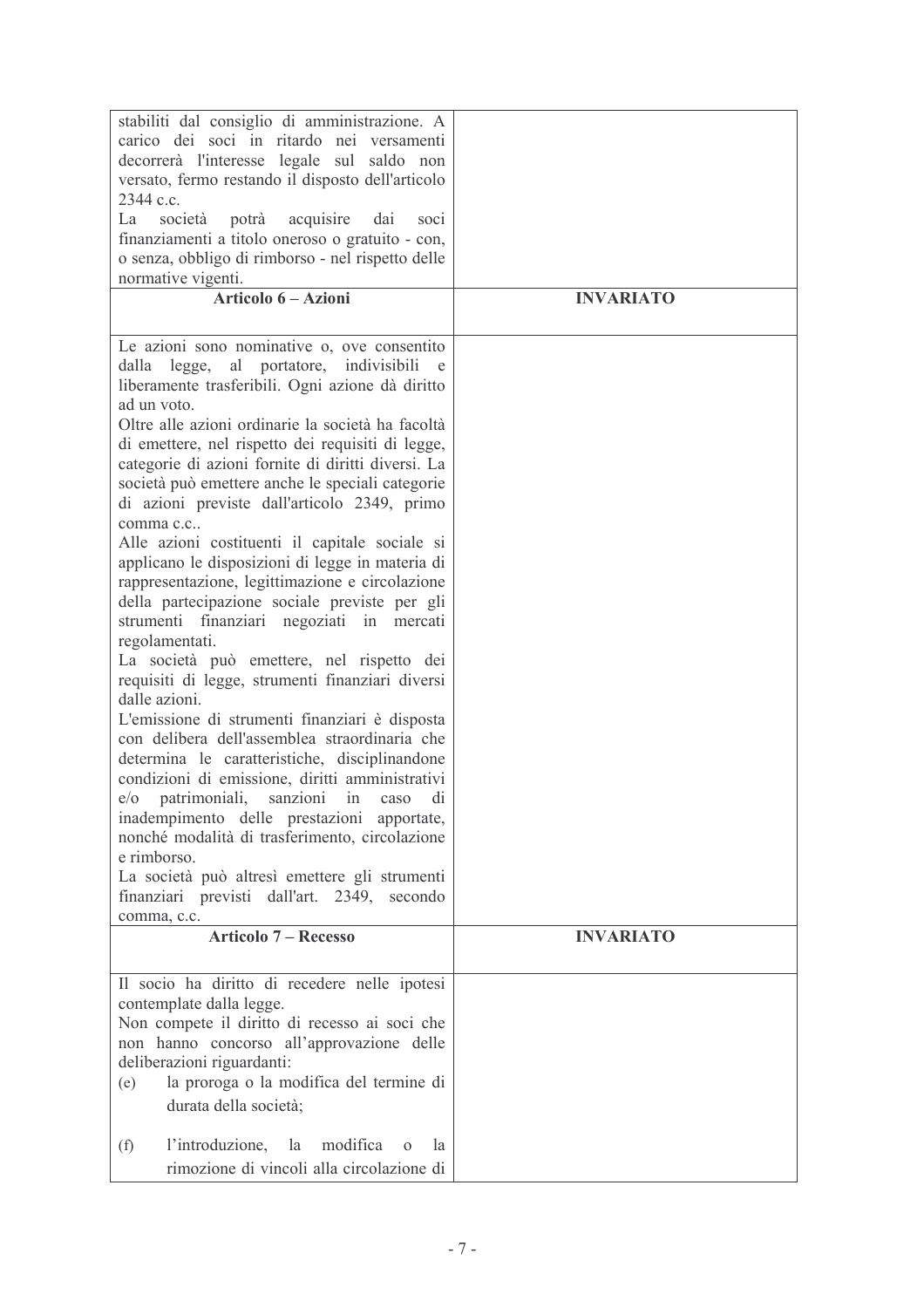| titoli azionari.                                                                                                                                                                                                                                                                                                                                                                                                                                                                                                                                                                                                                                                                                                                                                                                                                                  |                                                                                                                                                                                    |
|---------------------------------------------------------------------------------------------------------------------------------------------------------------------------------------------------------------------------------------------------------------------------------------------------------------------------------------------------------------------------------------------------------------------------------------------------------------------------------------------------------------------------------------------------------------------------------------------------------------------------------------------------------------------------------------------------------------------------------------------------------------------------------------------------------------------------------------------------|------------------------------------------------------------------------------------------------------------------------------------------------------------------------------------|
|                                                                                                                                                                                                                                                                                                                                                                                                                                                                                                                                                                                                                                                                                                                                                                                                                                                   |                                                                                                                                                                                    |
| Il diritto di recesso viene esercitato nei modi e<br>termini di cui alle vigenti disposizioni di legge.                                                                                                                                                                                                                                                                                                                                                                                                                                                                                                                                                                                                                                                                                                                                           |                                                                                                                                                                                    |
| Articolo 8 – Obbligazioni                                                                                                                                                                                                                                                                                                                                                                                                                                                                                                                                                                                                                                                                                                                                                                                                                         | <b>INVARIATO</b>                                                                                                                                                                   |
|                                                                                                                                                                                                                                                                                                                                                                                                                                                                                                                                                                                                                                                                                                                                                                                                                                                   |                                                                                                                                                                                    |
| La società può emettere prestiti obbligazionari<br>convertibili e non convertibili (anche con<br>warrant).<br>amministrativo può deliberare<br>$L'$ organo<br>l'emissione di prestiti obbligazionari con le<br>modalità e nei limiti di cui alle vigenti<br>disposizioni di legge.<br>L'emissione di obbligazioni convertibili o con<br>deliberata<br>dall'assemblea<br>warrant<br>è<br>straordinaria. L'assemblea può delegare al<br>consiglio di amministrazione i poteri necessari<br>per l'emissione di obbligazioni convertibili<br>secondo quanto previsto dall'articolo 2420-ter<br>c.c. e dalle altre disposizioni di legge<br>applicabili.<br>All'assemblea degli obbligazionisti - che<br>devono scegliere un rappresentante comune - si<br>applicano, in quanto compatibili, le norme<br>dettate dal presente statuto per le assemblee |                                                                                                                                                                                    |
| degli azionisti.                                                                                                                                                                                                                                                                                                                                                                                                                                                                                                                                                                                                                                                                                                                                                                                                                                  |                                                                                                                                                                                    |
| Articolo 9 – Assemblee degli azionisti                                                                                                                                                                                                                                                                                                                                                                                                                                                                                                                                                                                                                                                                                                                                                                                                            | <b>INVARIATO</b>                                                                                                                                                                   |
| Le assemblee sono ordinarie e straordinarie, ai<br>sensi di legge.<br>assemblee,<br>Le<br>regolarmente<br>costituite,<br>rappresentano l'universalità di<br>tutti<br>gli<br>azionisti, o di quelli delle rispettive categorie, e<br>le loro deliberazioni, prese in conformità alla<br>legge ed al presente statuto, obbligano tutti i<br>soci anche se assenti, astenuti o dissenzienti.                                                                                                                                                                                                                                                                                                                                                                                                                                                         |                                                                                                                                                                                    |
| Articolo 10 – Convocazioni                                                                                                                                                                                                                                                                                                                                                                                                                                                                                                                                                                                                                                                                                                                                                                                                                        | Articolo 10 – Convocazioni                                                                                                                                                         |
|                                                                                                                                                                                                                                                                                                                                                                                                                                                                                                                                                                                                                                                                                                                                                                                                                                                   |                                                                                                                                                                                    |
| Le assemblee possono essere convocate anche<br>fuori dalla sede sociale, purché nell'Unione<br>Europea.<br>L'assemblea<br>ordinaria<br>è<br>convocata<br>dal<br>consiglio di amministrazione almeno una volta<br>all'anno, entro 120 giorni dalla chiusura<br>dell'esercizio<br>sociale.<br>Ricorrendone<br>$\mathbf{1}$<br>presupposti di legge, tale termine può essere<br>prorogato dall'organo amministrativo fino a<br>180 giorni qualora la società sia tenuta alla<br>redazione del bilancio consolidato o quando<br>particolari esigenze relative alla struttura ed<br>all'oggetto della società lo richiedano. In tale<br>ipotesi l'organo amministrativo è tenuto a<br>segnalare le ragioni della dilazione nella                                                                                                                       | L'assemblea ordinaria chiamata ad approvare il<br>bilancio di esercizio è convocata dal consiglio<br>di amministrazione entro 120 giorni dalla<br>chiusura dell'esercizio sociale. |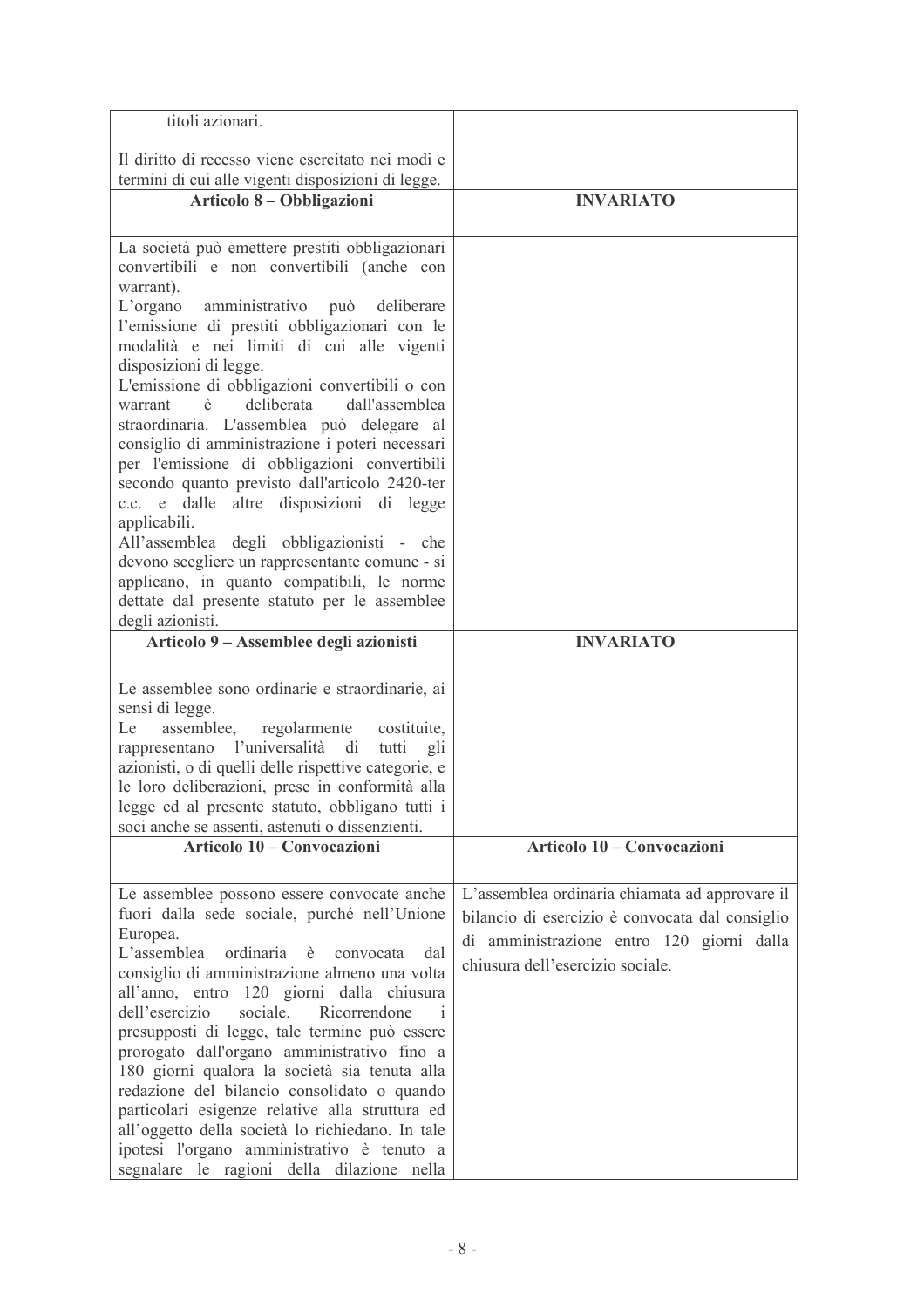| propria relazione predisposta ai sensi dell'art.<br>2428 c.c |                  |
|--------------------------------------------------------------|------------------|
| L'assemblea è<br>inoltre convocata, in via                   |                  |
| ordinaria<br>straordinaria,<br>dall'organo<br>$\overline{O}$ |                  |
|                                                              |                  |
| amministrativo - ogniqualvolta lo ritenga                    |                  |
| opportuno e nei casi previsti dalla legge -                  |                  |
| ovvero da almeno due membri del collegio                     |                  |
| sindacale secondo quanto previsto dalle vigenti              |                  |
| disposizioni legislative.                                    |                  |
| Le convocazioni delle assemblee vanno attuate                |                  |
| mediante avviso contenente l'indicazione del                 |                  |
| giorno, dell'ora e del luogo della riunione,                 |                  |
| nonché l'elenco delle materie da trattare.                   |                  |
| di<br>L'avviso<br>convocazione<br>deve<br>essere             |                  |
| pubblicato, nei termini previsti dalle vigenti               |                  |
| disposizioni legislative, sulla Gazzetta Ufficiale           |                  |
| della Repubblica Italiana ovvero, in alternativa,            |                  |
| a scelta dell'organo amministrativo su uno dei               |                  |
| seguenti quotidiani: Il Sole 24 Ore ovvero Il                |                  |
| Corriere della Sera.                                         |                  |
| Nello stesso avviso può anche indicarsi altro                |                  |
| giorno per l'eventuale seconda e, occorrendo,                |                  |
| terza convocazione dell'assemblea, nel caso                  |                  |
| che la prima o la seconda vadano deserte.                    |                  |
| soci<br>anche<br>congiuntamente,<br>L<br>che,                |                  |
| rappresentino almeno un quarantesimo del                     |                  |
| capitale sociale, possono richiedere, entro                  |                  |
| cinque giorni dalla pubblicazione dell'avviso di             |                  |
| dell'assemblea, l'integrazione<br>convocazione               |                  |
| dell'elenco delle materie da trattare, indicando             |                  |
| nella domanda gli ulteriori argomenti da essi                |                  |
| proposti. Delle integrazioni all'elenco delle                |                  |
| materie che l'assemblea dovrà trattare a seguito             |                  |
| della richiesta di integrazione di cui al presente           |                  |
| comma, viene data notizia, nelle stesse forme                |                  |
| prescritte per la pubblicazione dell'avviso di               |                  |
| convocazione, almeno dieci giorni prima di                   |                  |
| quello fissato per l'assemblea.                              |                  |
| La richiesta di integrazione dell'elenco delle               |                  |
| materie da trattare ai sensi del precedente                  |                  |
| comma, non è ammessa per gli argomenti sui                   |                  |
| quali l'assemblea delibera, a norma di legge, su             |                  |
| proposta degli amministratori o sulla base di un             |                  |
| progetto o di una relazione da essi predisposta.             |                  |
| Articolo 11 – Intervento e rappresentanza in                 | <b>INVARIATO</b> |
| assemblea                                                    |                  |
|                                                              |                  |
| Possono intervenire all'assemblea gli azionisti              |                  |
| aventi diritto di voto, per i quali sia pervenuta            |                  |
| alla società, nel termine di due giorni non                  |                  |
| festivi precedenti la data della singola riunione            |                  |
| assembleare, la comunicazione attestante il                  |                  |
| relativo possesso azionario, rilasciata ai sensi di          |                  |
| legge dagli intermediari incaricati e che alla               |                  |
| data della riunione siano in possesso di idonea              |                  |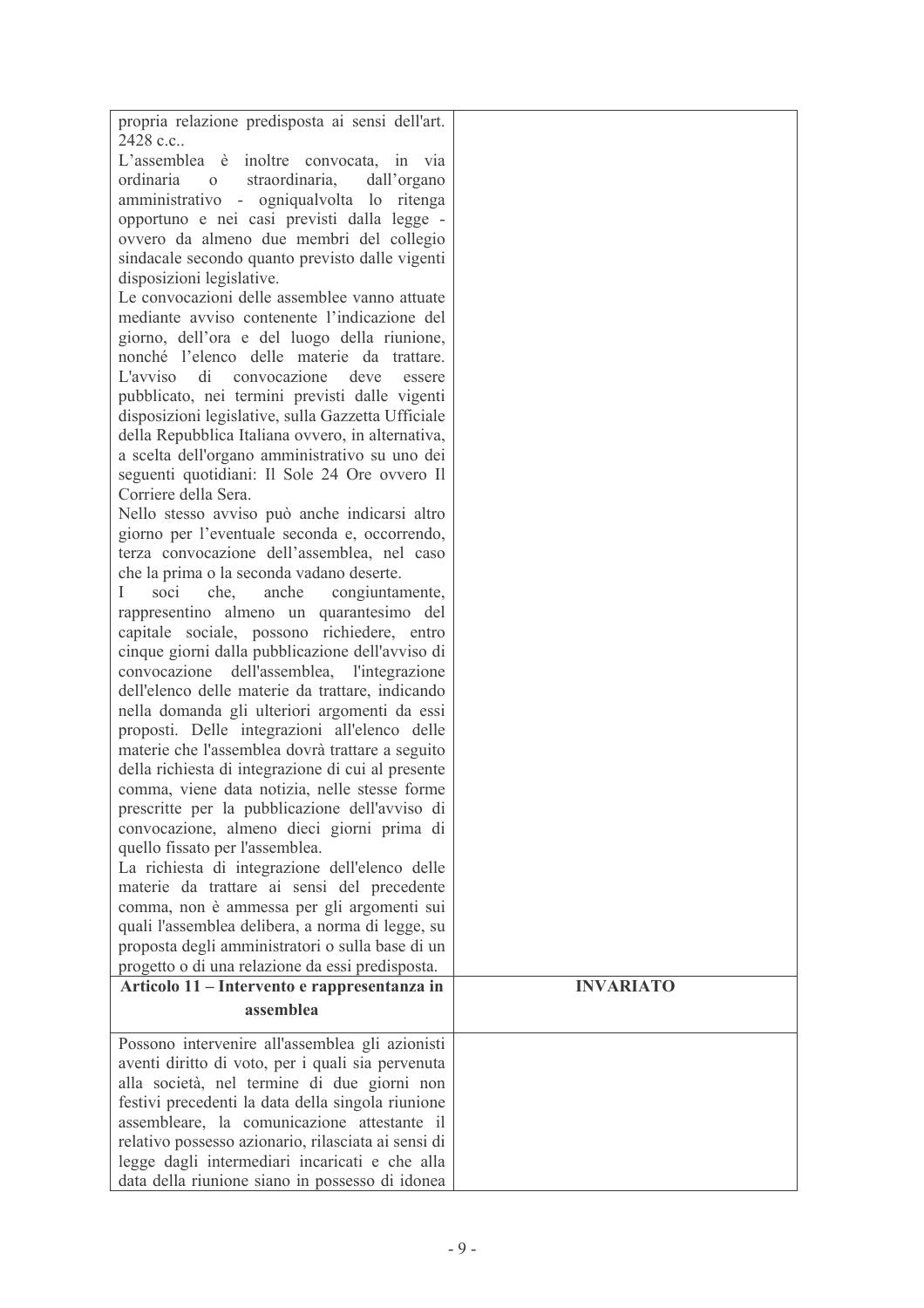| certificazione.<br>Ogni azionista può, mediante delega scritta,<br>farsi rappresentare in assemblea da terzi, in<br>conformità e nei limiti di quanto disposto dalla<br>legge.<br>Articolo 12 – Costituzione dell'assemblea e<br>validità delle deliberazioni                                                                                                                                                                                                                                                                                                                                                                                                                                                                                                                                                                                                                                                                                                                                                                                      | <b>INVARIATO</b> |
|----------------------------------------------------------------------------------------------------------------------------------------------------------------------------------------------------------------------------------------------------------------------------------------------------------------------------------------------------------------------------------------------------------------------------------------------------------------------------------------------------------------------------------------------------------------------------------------------------------------------------------------------------------------------------------------------------------------------------------------------------------------------------------------------------------------------------------------------------------------------------------------------------------------------------------------------------------------------------------------------------------------------------------------------------|------------------|
| L'assemblea, sia ordinaria che straordinaria, si<br>costituisce e delibera validamente con le<br>maggioranze previste dalla legge.                                                                                                                                                                                                                                                                                                                                                                                                                                                                                                                                                                                                                                                                                                                                                                                                                                                                                                                 |                  |
| Articolo 13 – Presidente dell'assemblea –<br>Segretario                                                                                                                                                                                                                                                                                                                                                                                                                                                                                                                                                                                                                                                                                                                                                                                                                                                                                                                                                                                            | <b>INVARIATO</b> |
| Il presidente o, in sua vece, l'amministratore<br>delegato, ove nominato, funge da presidente<br>dell'assemblea.<br>In caso di assenza, impedimento o rinunzia<br>dell'uno e dell'altro, questa elegge il suo<br>presidente.<br>Il presidente dirige i lavori assembleari,<br>verifica la regolare costituzione dell'assemblea,<br>accerta l'identità e la legittimazione dei<br>presenti, regola il suo svolgimento, compresa la<br>disciplina dell'ordine e della durata degli<br>interventi, la determinazione del sistema di<br>votazione ed il computo dei voti ed accerta i<br>risultati delle votazioni.<br>L'assemblea nomina il segretario e, se lo ritiene<br>opportuno, uno o due scrutatori.<br>Il segretario e gli scrutatori possono essere<br>scelti anche fra non azionisti.<br>Nei casi di legge e ogni qualvolta lo ritenga<br>opportuno, il presidente farà redigere il verbale<br>da un notaio.<br>Le deliberazioni dell'assemblea devono<br>constare da verbale sottoscritto dal presidente e<br>dal segretario o dal notaio. |                  |
| Articolo 14 – Consiglio di Amministrazione                                                                                                                                                                                                                                                                                                                                                                                                                                                                                                                                                                                                                                                                                                                                                                                                                                                                                                                                                                                                         | <b>INVARIATO</b> |
| La società è amministrata da un consiglio di<br>amministrazione composto da cinque a nove<br>membri, anche non soci, secondo la previa<br>determinazione fatta di volta in volta – in sede<br>di nomina - dall'assemblea.<br>Gli amministratori durano in carica per un<br>periodo non superiore a tre esercizi e sono<br>rieleggibili;<br>nominati<br>confermati<br>$\overline{O}$<br>dall'assemblea nel corso dello stesso triennio<br>scadono con quelli già in carica all'atto della<br>loro nomina.<br>Almeno uno dei componenti del consiglio di<br>amministrazione, ovvero due se il consiglio di<br>amministrazione è composto da più di sette                                                                                                                                                                                                                                                                                                                                                                                             |                  |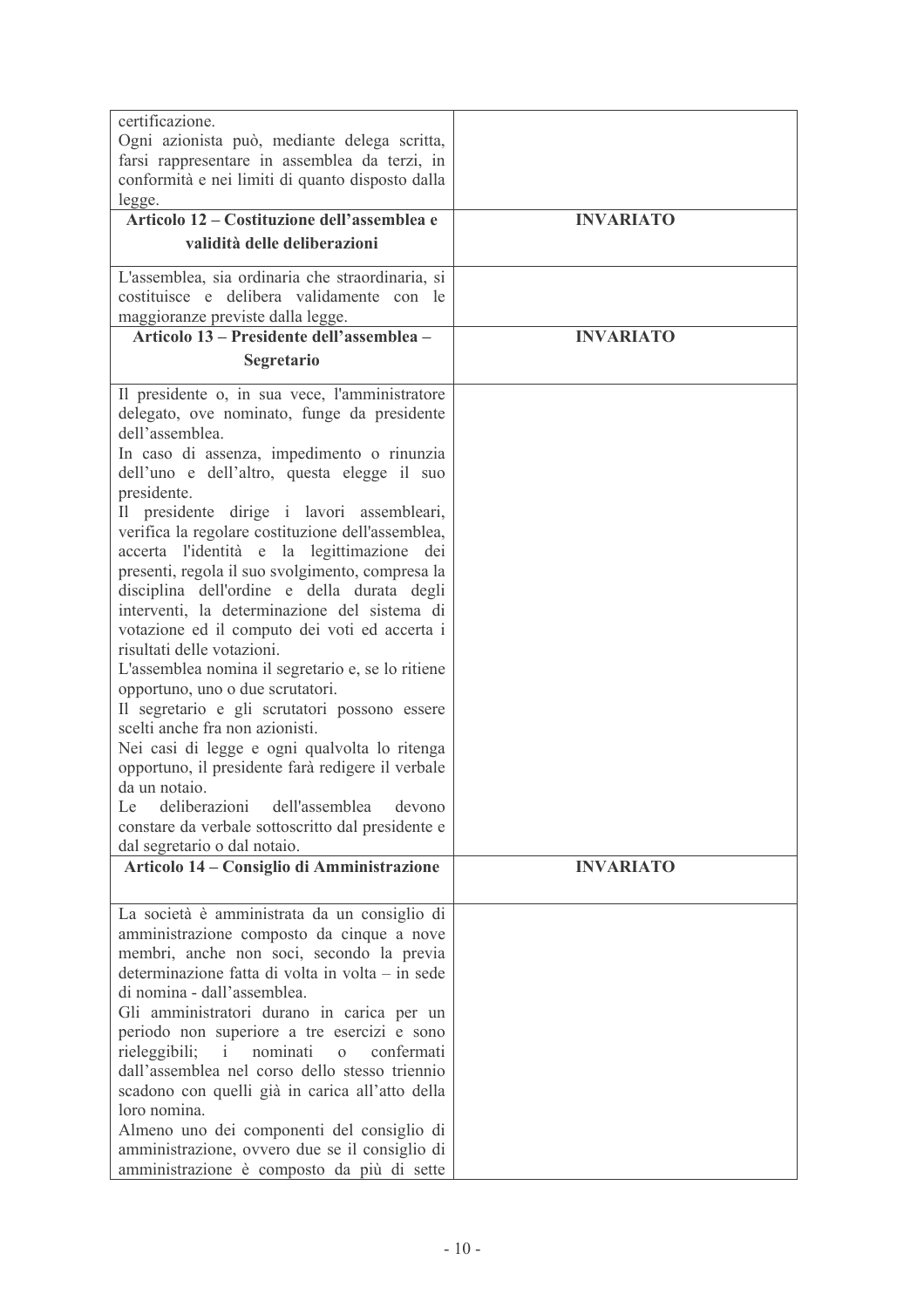membri (o l'eventuale diverso numero minimo previsto dalla normativa applicabile), devono essere in possesso dei requisiti di indipendenza previsti per i sindaci dalle vigenti disposizioni legislative.

All'elezione dei membri del consiglio di amministrazione si procede sulla base di liste di candidati secondo le modalità di seguito indicate. Tanti soci che rappresentino, anche congiuntamente, almeno il  $2,5%$  del capitale sociale rappresentato da azioni quotate in mercati regolamentati italiani o di altri paesi dell'Unione Europea che attribuiscono diritto di voto nelle deliberazioni assembleari che hanno ad oggetto la nomina dei componenti dell'organo amministrativo, ovvero la diversa misura stabilita di volta in volta dalla Consob. ai sensi della normativa applicabile alla società. possono presentare una lista di candidati in misura non superiore a quelli da eleggere, ordinata in ordine progressivo.

Ogni socio, i soci aderenti ad un patto parasociale rilevante ai sensi dell'art. 122 D.Lgs. 58/1998, il soggetto controllante, le società controllate e quelle soggette a comune controllo non possono presentare o concorrere alla presentazione, neppure per interposta persona o società fiduciaria, di più di una sola lista né possono votare liste diverse, ed ogni candidato potrà presentarsi in una sola lista a pena di i ineleggibilità. Le adesioni ed i voti espressi in violazione di tale divieto non saranno attribuibili ad alcuna lista.

Le liste devono essere depositate presso la sede della società almeno 15 (quindici) giorni prima di quello fissato per l'assemblea in prima convocazione, ferme eventuali ulteriori forme di pubblicità prescritte dalla disciplina anche regolamentare pro tempore vigente. Unitamente a ciascuna lista, entro i termini sopra indicati, devono essere depositate: (i) le informazioni relative all'identità dei soci che hanno presentato la lista e alla percentuale di partecipazione da essi complessivamente detenuta; (ii) l'apposita certificazione rilasciata dall'intermediario abilitato ai sensi di legge comprovante la titolarità del numero di azioni necessario per la presentazione della lista; (iii) le dichiarazioni con le quali i singoli candidati accettano la candidatura e attestano, sotto la propria responsabilità, l'inesistenza di cause di ineleggibilità e di incompatibilità nonché l'esistenza dei requisiti prescritti dalla normativa vigente per l'assunzione della carica; (iv) le dichiarazioni circa l'eventuale possesso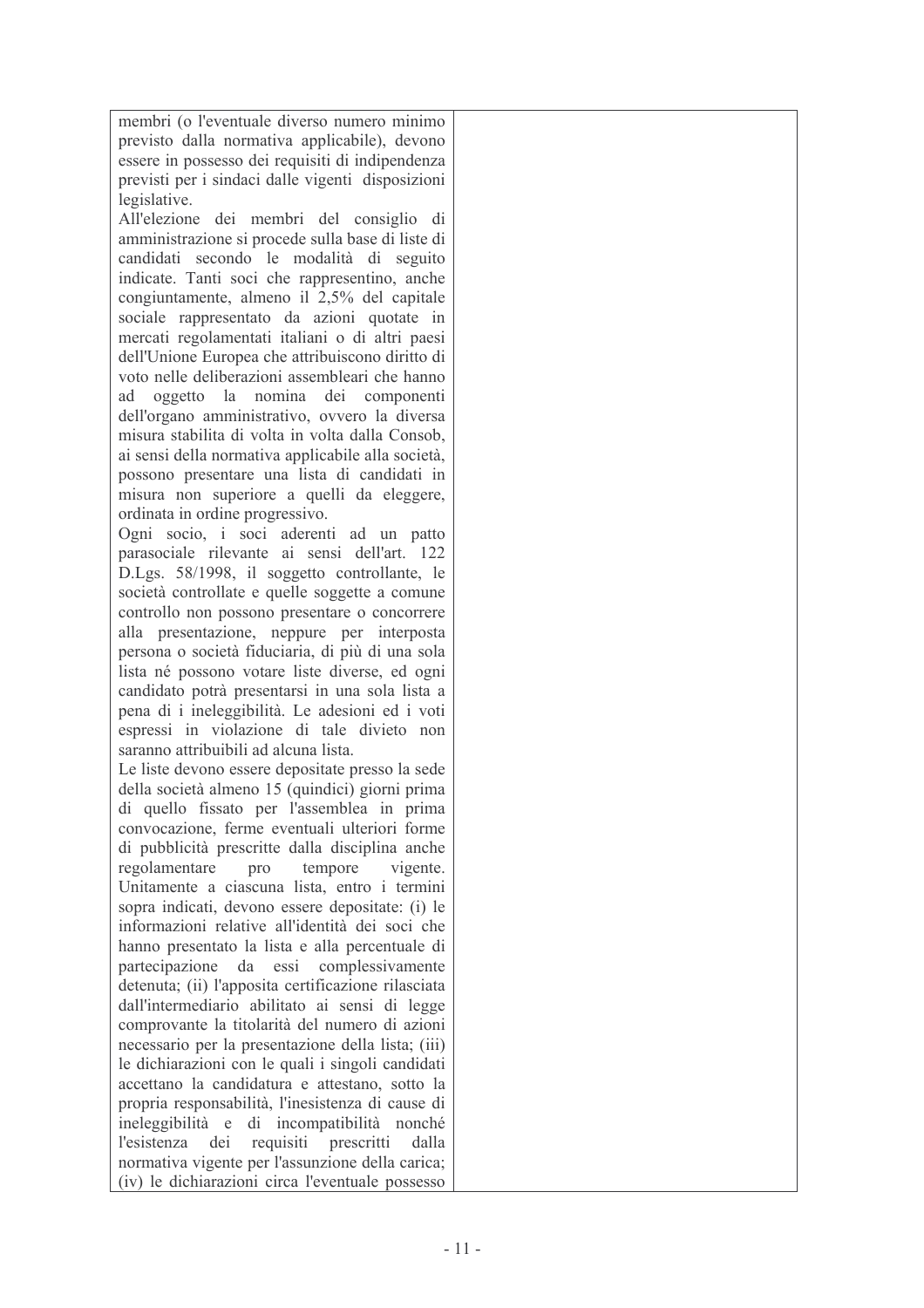dei requisiti di indipendenza rilasciate dai candidati, sotto la propria responsabilità, ai sensi delle applicabili disposizioni legislative e regolamentari; nonché (v) i curricula vitae contenenti un'esauriente informativa riguardante le caratteristiche personali e professionali di ciascun candidato con l'indicazione degli incarichi di amministrazione e controllo ricoperti in altre società. L'avviso di convocazione potrà prevedere il deposito di eventuale ulteriore documentazione. Le liste presentate senza l'osservanza delle disposizioni che precedono sono considerate come non presentate.

Ogni azionista ha diritto di votare una sola lista. Al termine delle votazioni, risulteranno eletti i candidati delle due liste che hanno ottenuto il maggior numero di voti, con i seguenti criteri:

- $(g)$ dalla lista che ha ottenuto il maggior numero di voti  $\int$ "Lista  $di$ Maggioranza") viene tratto un numero di consiglieri pari al numero totale dei componenti  $i$ consiglio. come previamente stabilito dall'assemblea. meno uno; risultano eletti, in tali limiti candidati nell'ordine numerici.  $\mathbf{i}$ progressivo indicato nella lista;
- $(h)$ dalla lista che ha ottenuto il secondo numero di voti e che non sia collegata in alcun modo, neppure indirettamente, con i soci che hanno presentato o votato la Lista di Maggioranza (la "Lista di Minoranza"), viene tratto un consigliere, in persona del candidato indicato col primo numero nella lista medesima.

Il candidato eletto al primo posto della Lista di Maggioranza risulta eletto presidente del consiglio di amministrazione. Fermo quanto diversamente disposto, in caso di parità di voti, verrà eletto il candidato più anziano di età. Qualora con i candidati eletti con le modalità sopra indicate non sia assicurata la nomina di un numero di Amministratori indipendenti, ai sensi delle disposizioni legislative vigenti per i sindaci pari al numero minimo stabilito dalla legge in relazione al numero complessivo degli Amministratori, il candidato non indipendente eletto come ultimo in ordine progressivo nella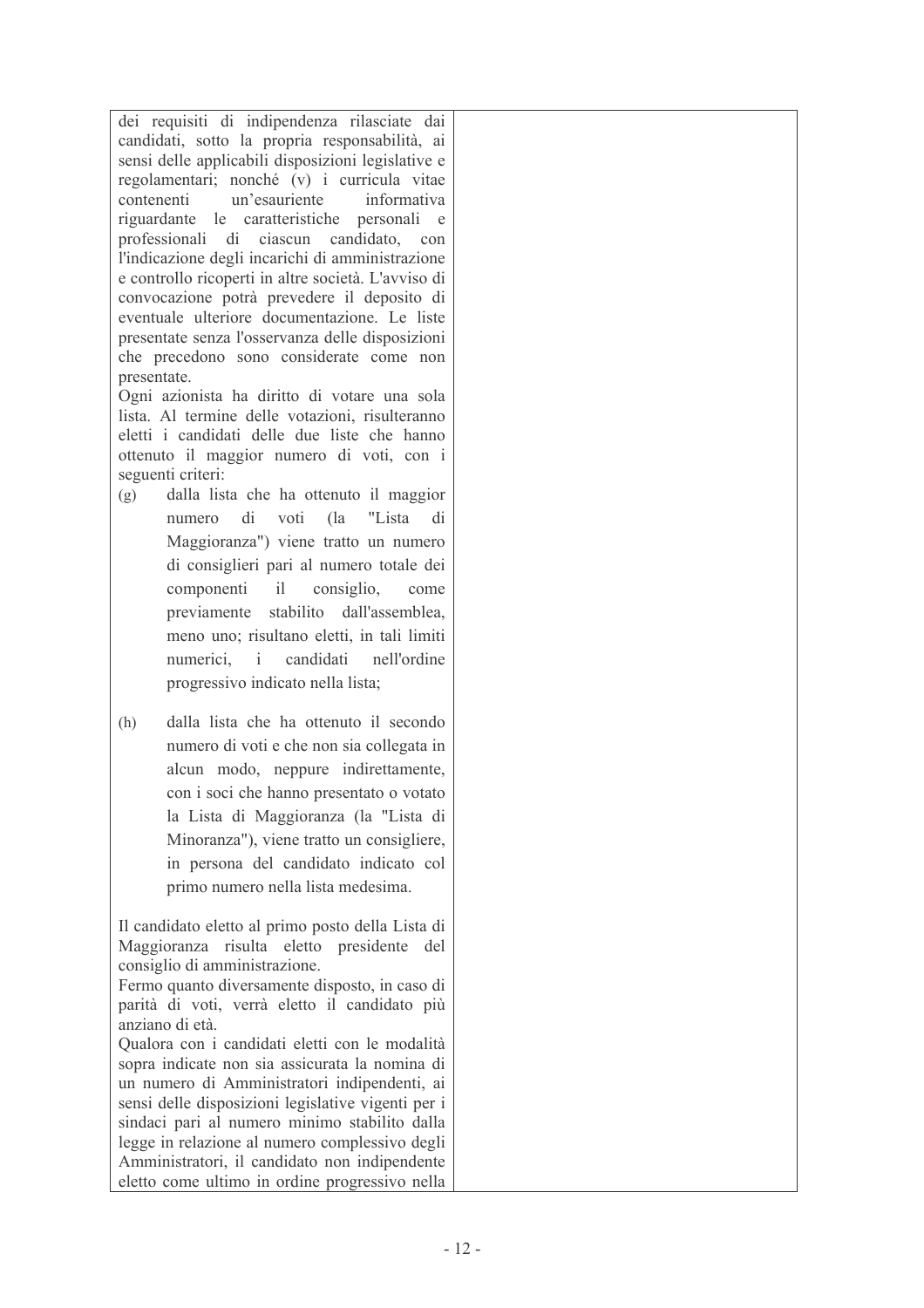Lista di Maggioranza sarà sostituito dal primo candidato indipendente secondo l'ordine progressivo non eletto/i della stessa lista, ovvero in difetto dal primo candidato indipendente secondo l'ordine progressivo non eletto delle altre liste, secondo il numero di voti da ciascuno ottenuto. A tale procedura di sostituzione si farà luogo sino a che il consiglio di amministrazione risulti composto da un numero di componenti indipendenti, ai sensi delle disposizioni legislative vigenti per i sindaci, pari almeno al minimo prescritto dalla legge. Qualora infine detta procedura non assicuri il risultato da ultimo indicato. la sostituzione avverrà con delibera assunta dall'assemblea a maggioranza relativa, previa presentazione di candidature di soggetti in possesso dei citati requisiti.

Qualora le prime due o più liste ottengano un pari numero di voti, si procede a nuova votazione da parte dell'assemblea, mettendo ai voti solo tali liste. La medesima regola si applicherà nel caso di parità tra le liste risultate seconde per numero di voti e che non siano collegate, neppure indirettamente, con i soci che hanno presentato o votato la lista concorrente.

In caso di ulteriore parità tra liste, prevarrà quella presentata dai soci in possesso della maggiore partecipazione azionaria ovvero, in subordine, dal maggior numero di soci.

Qualora sia stata presentata una sola lista o nel caso un cui non venga presentata alcuna lista, l'assemblea delibera con le maggioranze di legge, senza osservare il procedimento sopra previsto

Ai fini del riparto degli amministratori da eleggere, non si terrà conto delle liste che non hanno conseguito una percentuale di voti almeno pari alla metà di quella richiesta dal presente statuto ovvero dalla Consob per la presentazione delle stesse.

L'amministratore indipendente ai sensi delle disposizioni legislative vigenti per i sindaci, che, successivamente alla nomina, perda i requisiti di indipendenza deve darne immediata comunicazione al consiglio di amministrazione e decade dalla carica. Il venir meno del requisito di indipendenza quale sopra definito in capo ad un amministratore non ne determina la decadenza se i requisiti permangono in capo al numero minimo di amministratori che devono possedere tale requisito secondo la normativa vigente o secondo codici di comportamento a cui la società abbia dichiarato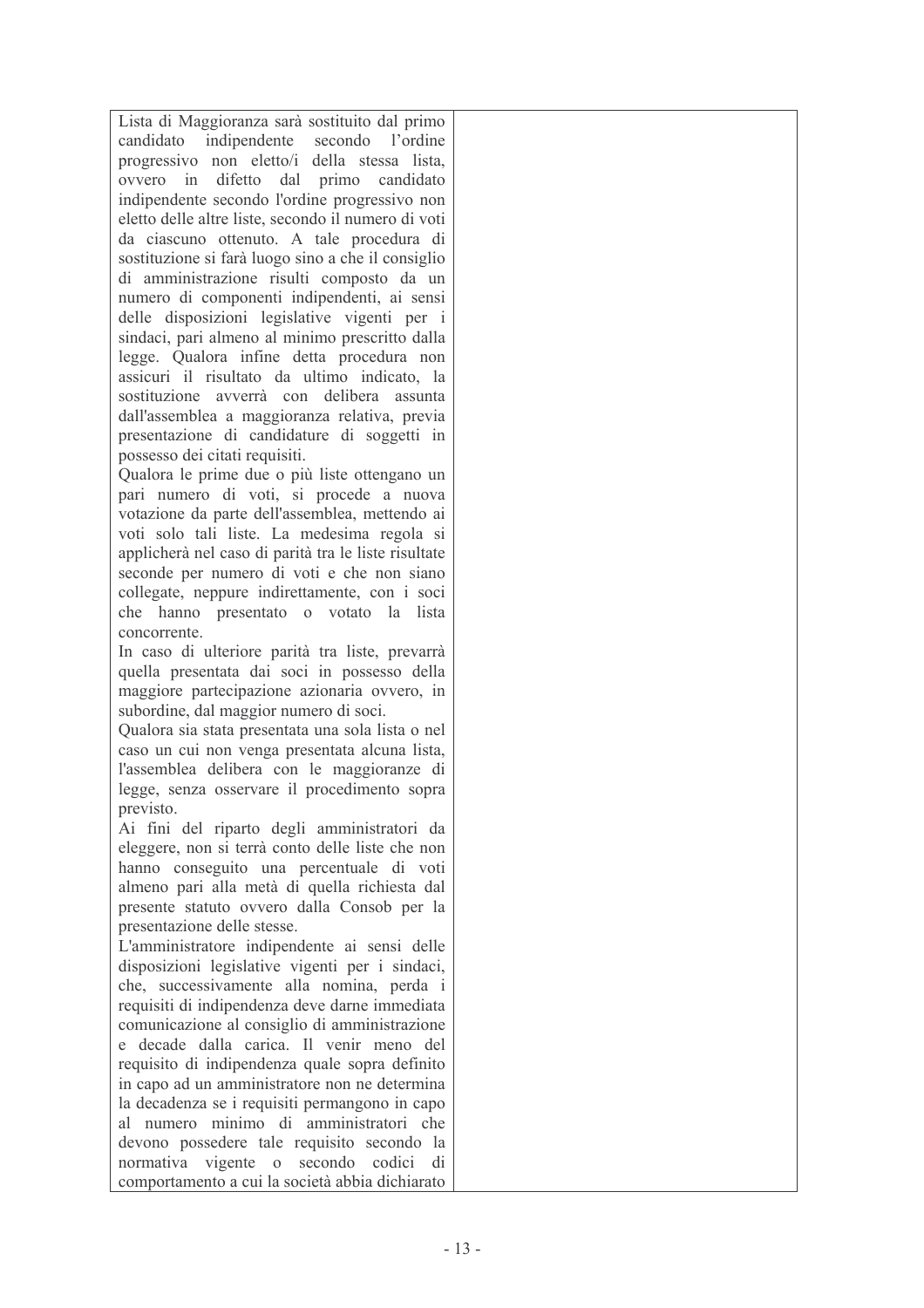| di aderire.<br>Se nel corso dell'esercizio vengono a mancare<br>amministratori, purché<br>uno o più<br>la<br>costituita<br>maggioranza<br>sia<br>sempre<br>da<br>amministratori nominati dall'Assemblea,<br><sub>Si</sub>                                                                                  |                                                                                                                                                                                                                                                                                                                                                                                                                                                                                              |
|------------------------------------------------------------------------------------------------------------------------------------------------------------------------------------------------------------------------------------------------------------------------------------------------------------|----------------------------------------------------------------------------------------------------------------------------------------------------------------------------------------------------------------------------------------------------------------------------------------------------------------------------------------------------------------------------------------------------------------------------------------------------------------------------------------------|
| provvederà ai sensi dell'art. 2386 c.c., secondo<br>quanto appresso indicato:<br>il Consiglio di Amministrazione procede alla<br>sostituzione nell'ambito degli appartenenti alla<br>medesima<br>lista<br>cui<br>apparteneva<br>l'amministratore<br>l'Assemblea<br>cessato<br>e                            |                                                                                                                                                                                                                                                                                                                                                                                                                                                                                              |
| delibera, con le maggioranze di legge,<br>rispettando lo stesso criterio;<br>qualora non residuino nella predetta lista<br>candidati non eletti in precedenza ovvero<br>candidati con i requisiti richiesti, o comunque<br>quando per qualsiasi ragione non sia possibile                                  |                                                                                                                                                                                                                                                                                                                                                                                                                                                                                              |
| rispettare quanto disposto nella lettera a), il<br>Consiglio di Amministrazione provvede alla<br>sostituzione,<br>così<br>come<br>successivamente<br>provvede l'Assemblea, con le maggioranze di<br>legge senza voto di lista.                                                                             |                                                                                                                                                                                                                                                                                                                                                                                                                                                                                              |
| In ogni caso il consiglio di amministrazione e<br>l'assemblea procederanno alla nomina in modo<br>da assicurare la presenza di amministratori<br>indipendenti nel numero complessivo minimo<br>richiesto dalla normativa pro tempore vigente.<br>peraltro<br>Qualora<br>venga<br>cessare<br>$\rm{a}$<br>la |                                                                                                                                                                                                                                                                                                                                                                                                                                                                                              |
| maggioranza degli<br>amministratori,<br>deve<br>intendersi dimissionario l'intero consiglio di<br>amministrazione con effetto dal momento della<br>sua ricostituzione.<br>Gli amministratori sono assoggettati al divieto<br>di cui all'articolo 2390 c.c. salvo che siano da                              |                                                                                                                                                                                                                                                                                                                                                                                                                                                                                              |
| ciò esonerati dall'assemblea.                                                                                                                                                                                                                                                                              |                                                                                                                                                                                                                                                                                                                                                                                                                                                                                              |
| Articolo 15 – Presidente del Consiglio di                                                                                                                                                                                                                                                                  | Articolo 15 – Presidente del Consiglio di                                                                                                                                                                                                                                                                                                                                                                                                                                                    |
| Amministrazione - Segretario                                                                                                                                                                                                                                                                               | <b>Amministrazione Vice Presidente -</b><br>Presidente Onorario - Segretario                                                                                                                                                                                                                                                                                                                                                                                                                 |
| Le adunanze del consiglio di amministrazione<br>sono presiedute dal presidente o in caso di sua<br>impedimento<br>assenza,<br>$\Omega$<br>rinunzia<br>dall'amministratore delegato, se nominato,<br>ovvero dal consigliere designato dal consiglio<br>di amministrazione.                                  | Il Consiglio di Amministrazione può nominare<br>al proprio interno un vice presidente e un<br>presidente<br>onorario con le maggioranze<br>previste dalla legge.Le adunanze del consiglio<br>amministrazione sono presiedute<br>di<br>dal<br>di<br>presidente o, in caso<br>sua<br>assenza,<br>impedimento o rinunzia, dall'amministratore<br>delegato, dal vice presidente o dal presidente<br>onorario, se nominati, ovvero dal consigliere<br>designato dal consiglio di amministrazione. |
| Articolo 16 - Riunioni del Consiglio                                                                                                                                                                                                                                                                       | <b>INVARIATO</b>                                                                                                                                                                                                                                                                                                                                                                                                                                                                             |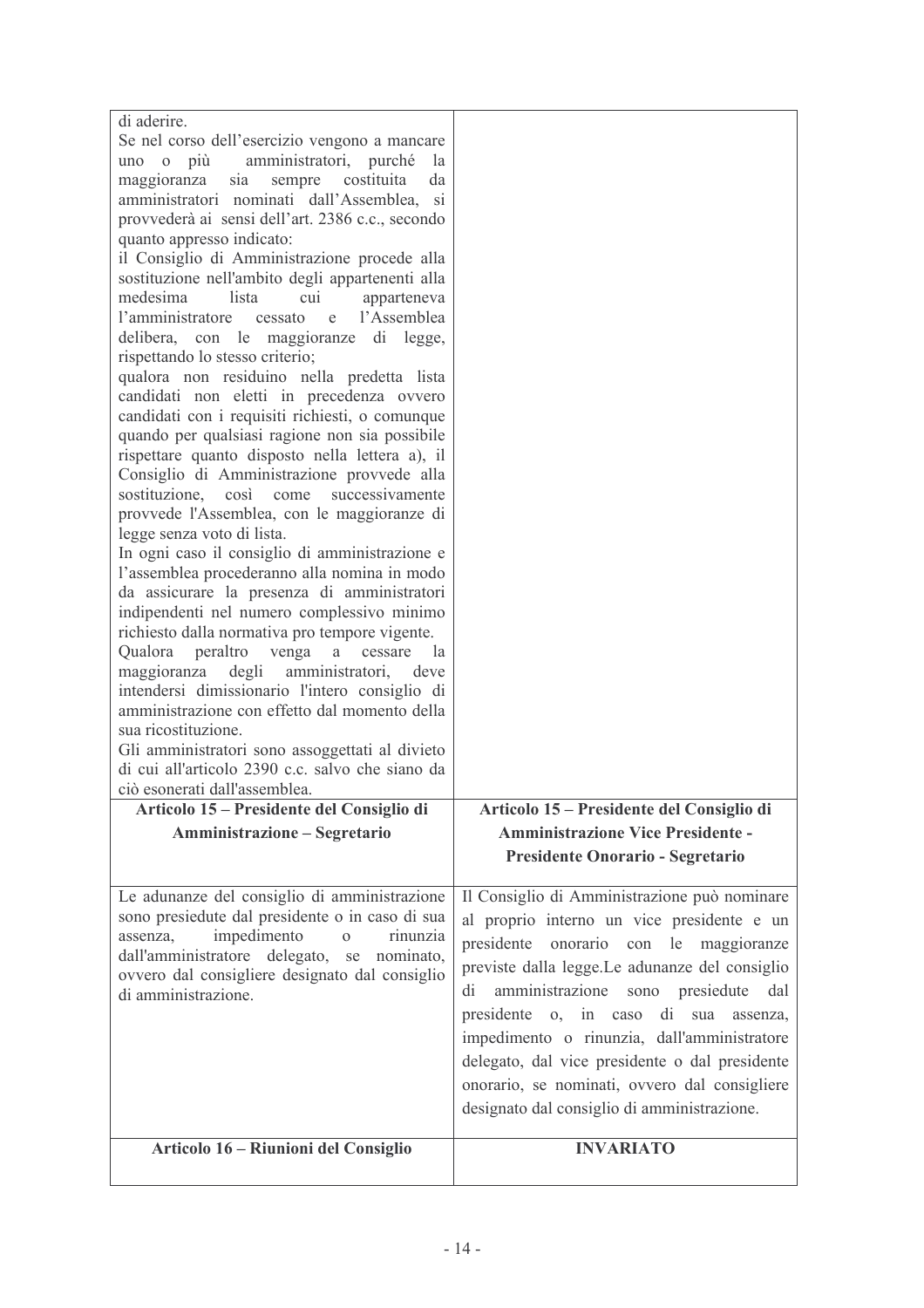| Il consiglio si raduna, su convocazione del         |  |
|-----------------------------------------------------|--|
| presidente o di che ne fa le veci, ogni qualvolta   |  |
| lo ritenga opportuno oppure su richiesta di         |  |
| almeno due dei suoi membri ovvero di un             |  |
| membro del collegio sindacale secondo quanto        |  |
| previsto dalle applicabili disposizioni             |  |
| legislative.                                        |  |
| Il consiglio di amministrazione viene               |  |
| convocato nel luogo indicato nell'avviso di         |  |
| convocazione, anche in luogo diverso dalla          |  |
| sede sociale, purché in Italia od in paese          |  |
| dell'Unione Europea.                                |  |
| La convocazione è, di regola, effettuata almeno     |  |
| cinque giorni prima di quello fissato per la        |  |
| riunione mediante invio a ciascun                   |  |
| amministratore e sindaco effettivo di un avviso     |  |
| per via telematica, per telefax, per lettera, per   |  |
| telegramma ovvero con altri mezzi che               |  |
| garantiscano la<br>prova dell'avvenuto              |  |
| ricevimento.<br>In caso di urgenza<br>la            |  |
| convocazione può essere fatta con preavviso di      |  |
| almeno ventiquattro ore. Nell'avviso<br>di          |  |
| convocazione devono essere indicati il giorno,      |  |
| l'ora ed il luogo dell'adunanza, nonché l'elenco    |  |
| delle materie da trattare.                          |  |
| Le riunioni del consiglio di amministrazione        |  |
| possono svolgersi anche in audioconferenza e/o      |  |
| videoconferenza qualora ricorrano -<br>con          |  |
| obbligo di espressa indicazione nel verbale         |  |
| della riunione - le seguenti condizioni:            |  |
| che sia consentito al presidente della<br>(i)       |  |
| riunione di accertare l'identità e<br><sub>la</sub> |  |
| legittimazione degli intervenuti,<br>di             |  |
| regolare lo svolgimento dell'adunanza,              |  |
| nonché di constatare e proclamare i                 |  |
|                                                     |  |
| risultati della votazione;                          |  |
|                                                     |  |
| che sia permesso al soggetto<br>(j)                 |  |
| verbalizzante<br>di<br>percepire                    |  |
| adeguatamente gli eventi della riunione             |  |
| oggetto di verbalizzazione;                         |  |
|                                                     |  |
| che sia possibile per gli intervenuti<br>(k)        |  |
| partecipare alla discussione ed alla                |  |
| votazione simultanea sugli argomenti                |  |
|                                                     |  |
| all'ordine del giorno, nonché visionare,            |  |
| trasmettere eventuali<br>ricevere o                 |  |
| documenti.                                          |  |
|                                                     |  |
| Ricorrendo le condizioni di cui sopra, la           |  |
| riunione si ritiene svolta nel luogo in cui sono    |  |
| presenti il presidente ed il soggetto               |  |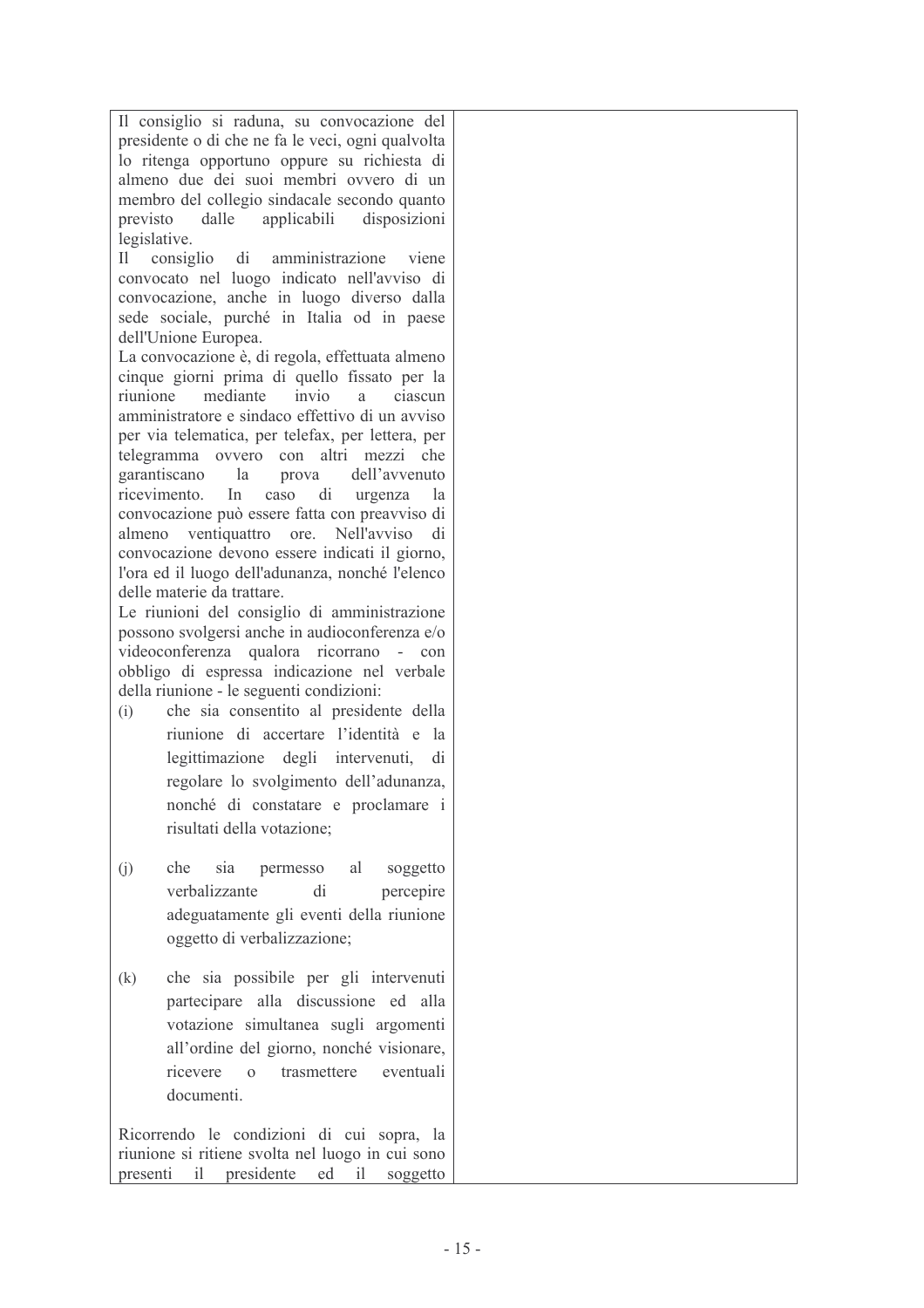| verbalizzante.<br>consiglio<br>di amministrazione ha<br>II<br>da<br>considerarsi regolarmente costituito, anche se<br>non convocato secondo le modalità sovra<br>precisate e dovunque si sia adunato, qualora sia<br>presente la totalità degli amministratori in<br>carica e dei sindaci effettivi.<br>Articolo 17 - Deliberazioni del Consiglio<br>Per la validità delle deliberazioni del consiglio                                                                                                                                                                                                                                                                                                                                                                                                                                                                                                                                                                                                                                                                                                                                                                                                                                                                                                                                                                                                                                                                          | <b>INVARIATO</b> |
|---------------------------------------------------------------------------------------------------------------------------------------------------------------------------------------------------------------------------------------------------------------------------------------------------------------------------------------------------------------------------------------------------------------------------------------------------------------------------------------------------------------------------------------------------------------------------------------------------------------------------------------------------------------------------------------------------------------------------------------------------------------------------------------------------------------------------------------------------------------------------------------------------------------------------------------------------------------------------------------------------------------------------------------------------------------------------------------------------------------------------------------------------------------------------------------------------------------------------------------------------------------------------------------------------------------------------------------------------------------------------------------------------------------------------------------------------------------------------------|------------------|
| di amministrazione è necessaria la presenza<br>della maggioranza degli amministratori in<br>carica.<br>Le deliberazioni sono prese a maggioranza<br>assoluta dei presenti e, in caso di parità, prevale<br>il voto di chi presiede la seduta.<br>Delle deliberazioni si fa constare per mezzo di<br>verbali firmati dal presidente della riunione e<br>dal segretario.                                                                                                                                                                                                                                                                                                                                                                                                                                                                                                                                                                                                                                                                                                                                                                                                                                                                                                                                                                                                                                                                                                          |                  |
| Articolo 18 – Poteri di gestione del consiglio                                                                                                                                                                                                                                                                                                                                                                                                                                                                                                                                                                                                                                                                                                                                                                                                                                                                                                                                                                                                                                                                                                                                                                                                                                                                                                                                                                                                                                  | <b>INVARIATO</b> |
| Il consiglio di amministrazione è investito dei<br>più ampi poteri per la gestione ordinaria e<br>straordinaria della società, con facoltà di<br>compiere tutti gli atti comunque volti a<br>realizzare l'oggetto sociale, eccettuati soltanto<br>quelli che per legge o per il presente statuto<br>sono tassativamente riservati all'assemblea.<br>Sono, inoltre, attribuite al consiglio<br>di<br>amministrazione le seguenti competenze:<br>la delibera di fusione nei casi di cui agli<br>artt. 2505 e 2505-bis c.c., anche quali<br>richiamati, per la scissione, dall'art. 2506-<br>ter $c.c.$ ;<br>l'istituzione e la soppressione di sedi<br>secondarie;<br>la riduzione del capitale sociale in caso di<br>$\bullet$<br>recesso del socio;<br>l'adeguamento dello statuto sociale a<br>$\bullet$<br>disposizioni normative;<br>l'indicazione di quali tra gli amministratori<br>$\bullet$<br>hanno la rappresentanza della società;<br>trasferimento<br>della<br>sede<br>sociale<br>il.<br>$\bullet$<br>nell'ambito del territorio nazionale;<br>la nomina e la revoca del dirigente<br>preposto alla redazione dei documenti<br>contabili societari.<br>Il consiglio di amministrazione deve vigilare<br>affinché il dirigente preposto alla redazione dei<br>documenti contabili societari<br>disponga di<br>adeguati poteri e mezzi per l'esercizio dei<br>compiti a lui attribuiti ai sensi di legge, nonché<br>effettivo<br>rispetto<br>delle<br>procedure<br>sul |                  |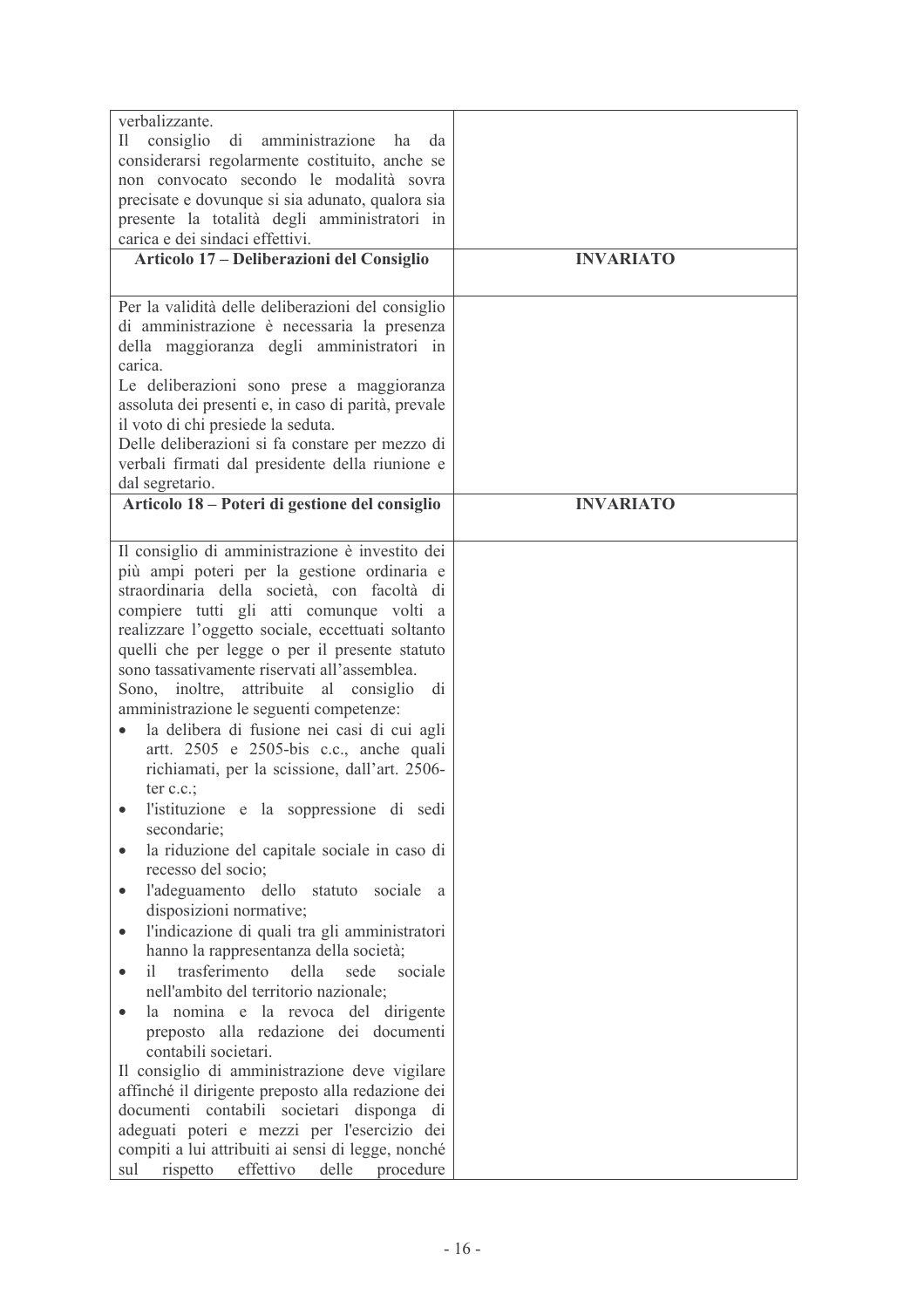| amministrative e contabili.                                                                     |                  |
|-------------------------------------------------------------------------------------------------|------------------|
| Gli amministratori riferiscono al collegio                                                      |                  |
| sindacale tempestivamente e comunque con<br>periodicità almeno trimestrale in sede di           |                  |
| riunione del consiglio di amministrazione o del                                                 |                  |
| comitato esecutivo, se nominato, ovvero anche                                                   |                  |
| direttamente mediante nota scritta inviata al                                                   |                  |
| presidente del collegio sindacale, sull'attività                                                |                  |
| svolta e sulle operazioni di maggior rilievo                                                    |                  |
| finanziario<br>patrimoniale<br>economico,<br>e                                                  |                  |
| dalle<br>effettuate<br>dalla<br>società<br>società<br>e                                         |                  |
| controllate. Gli amministratori riferiscono, in                                                 |                  |
| particolare, sulle operazioni nelle quali essi                                                  |                  |
| abbiano un interesse, per conto proprio o di                                                    |                  |
| terzi, o che siano influenzate dall'eventuale                                                   |                  |
| soggetto che esercita l'attività di direzione e                                                 |                  |
| coordinamento.<br>Articolo 19 – Deleghe di poteri                                               | <b>INVARIATO</b> |
|                                                                                                 |                  |
| Il consiglio di amministrazione può:                                                            |                  |
| comitato<br>nominare<br>esecutivo,<br>un<br>$\bullet$                                           |                  |
| scegliendone i componenti tra i propri                                                          |                  |
| membri, determinandone il numero e                                                              |                  |
| delegando ad esso proprie attribuzioni,                                                         |                  |
| salvo quelle riservate per legge<br>al                                                          |                  |
| consiglio. Per la validità delle deliberazioni                                                  |                  |
| e in generale le modalità di funzionamento                                                      |                  |
| si intendono<br>del comitato<br>esecutivo                                                       |                  |
| richiamate le stesse norme applicabili al<br>consiglio di amministrazione;                      |                  |
| nominare<br>più amministratori<br>uno<br>$\mathbf{O}$<br>$\bullet$                              |                  |
| delegati, scelti tra i propri membri e                                                          |                  |
| investiti<br>congiuntamente<br>$\Omega$                                                         |                  |
| disgiuntamente tra loro - di tutte o parte                                                      |                  |
| delle<br>attribuzioni<br>del consiglio<br>di                                                    |                  |
| amministrazione, eccettuate sempre quelle                                                       |                  |
| riservate per legge al consiglio stesso;                                                        |                  |
| affidare l'esecuzione delle deliberazioni                                                       |                  |
| sociali a uno o più direttori.                                                                  |                  |
| Il consiglio di amministrazione può istituire<br>comitati, composti da membri del consiglio     |                  |
| stesso, di natura consultiva e/o propositiva,                                                   |                  |
| determinando il numero dei membri di tali                                                       |                  |
| comitati e le funzioni agli stessi attribuite, ai                                               |                  |
| sensi della normativa vigente per le società con                                                |                  |
| azioni quotate nei mercati regolamentati.                                                       |                  |
| Gli organi delegati, se nominati, forniscono al                                                 |                  |
| consiglio di amministrazione, con cadenza                                                       |                  |
| almeno trimestrale, adeguata informativa sul                                                    |                  |
| generale andamento della gestione e sulla sua                                                   |                  |
| prevedibile evoluzione nonché, nell'esercizio                                                   |                  |
| delle rispettive deleghe, sulle operazioni di                                                   |                  |
| maggior<br>rilievo, per<br>dimensioni<br>e<br>caratteristiche, effettuate dalla Società e dalle |                  |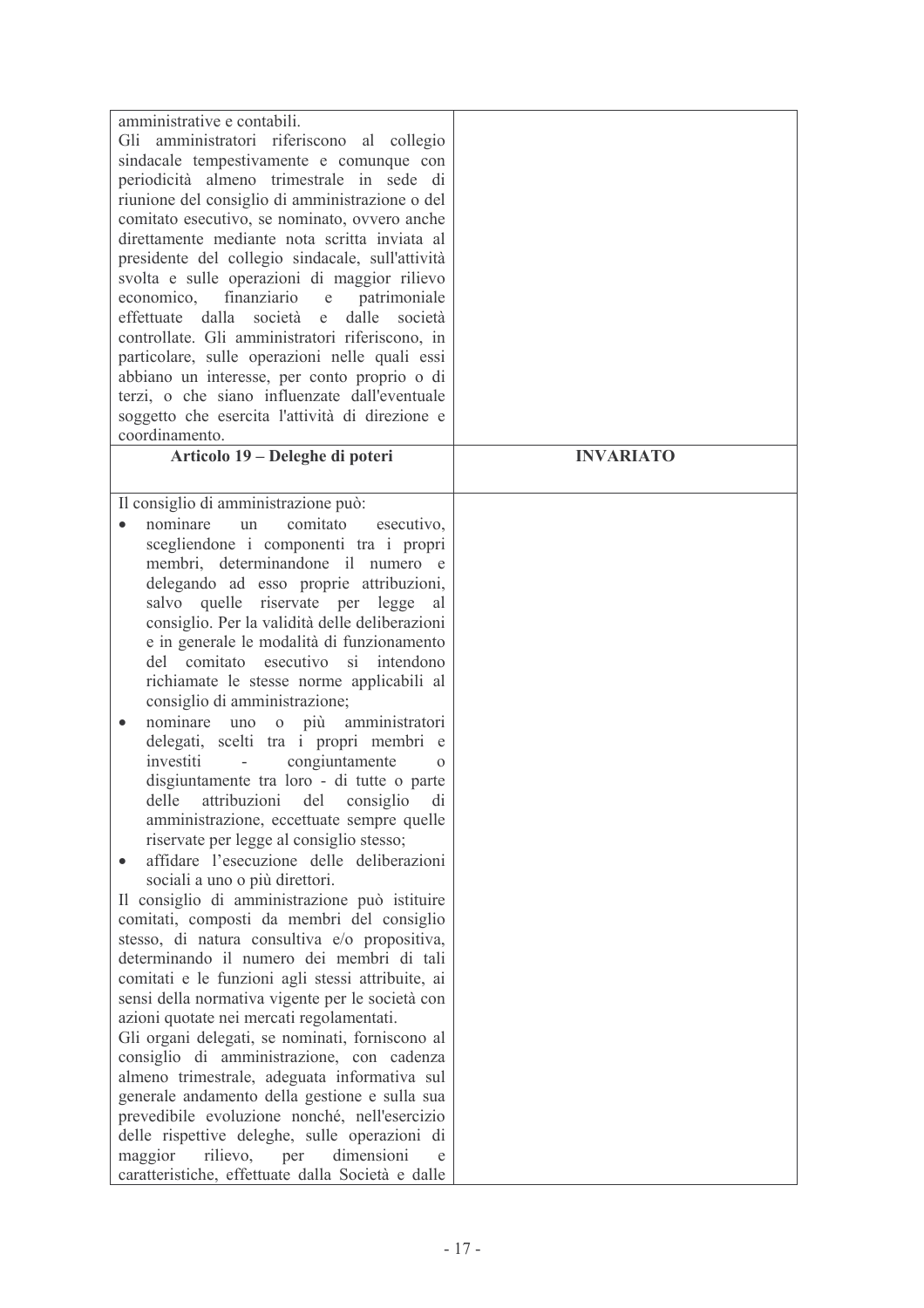| sue controllate.                                                                                                                                                                                                                                                                                                                                                                                                                                                                                                                                                                                                                                                                                                                                                                                                                                                                                                                                                                 |                  |
|----------------------------------------------------------------------------------------------------------------------------------------------------------------------------------------------------------------------------------------------------------------------------------------------------------------------------------------------------------------------------------------------------------------------------------------------------------------------------------------------------------------------------------------------------------------------------------------------------------------------------------------------------------------------------------------------------------------------------------------------------------------------------------------------------------------------------------------------------------------------------------------------------------------------------------------------------------------------------------|------------------|
| Articolo 20 – Compensi                                                                                                                                                                                                                                                                                                                                                                                                                                                                                                                                                                                                                                                                                                                                                                                                                                                                                                                                                           | <b>INVARIATO</b> |
| componenti<br>del<br>consiglio<br>Ai<br>di<br>amministrazione spetta un compenso, la cui<br>entità è determinata dall'assemblea.<br>compenso attribuito<br>dall'assemblea<br>H<br>a <sub>1</sub><br>componenti del consiglio di amministrazione<br>può essere anche formato da una parte fissa ed<br>una variabile, quest'ultima commisurata al<br>raggiungimento di determinati obiettivi e/o ai<br>risultati economici conseguiti dalla società.<br>Agli amministratori investiti di particolari<br>cariche spetta la remunerazione determinata dal<br>consiglio di amministrazione, anche sotto<br>forma di partecipazioni agli utili sociali o<br>dell'attribuzione del diritto di sottoscrivere a<br>predeterminato<br>azioni<br>di<br>futura<br>prezzo<br>emissione, sentito il parere del collegio<br>sindacale.                                                                                                                                                          |                  |
| Articolo 21 – Rappresentanza sociale                                                                                                                                                                                                                                                                                                                                                                                                                                                                                                                                                                                                                                                                                                                                                                                                                                                                                                                                             | <b>INVARIATO</b> |
| La rappresentanza legale della società, sia<br>attiva che passiva, in sede tanto giudiziale che<br>stragiudiziale, nei confronti di qualsivoglia<br>autorità e/o terzo e per qualunque atto, spetta al<br>presidente, nonché agli amministratori delegati,<br>se nominati, ed ai procuratori a cui il consiglio<br>di amministrazione abbia conferito delega,<br>entro i limiti della delega stessa.                                                                                                                                                                                                                                                                                                                                                                                                                                                                                                                                                                             |                  |
| Articolo 22 – Composizione e nomina del                                                                                                                                                                                                                                                                                                                                                                                                                                                                                                                                                                                                                                                                                                                                                                                                                                                                                                                                          | <b>INVARIATO</b> |
| collegio sindacale - Funzioni                                                                                                                                                                                                                                                                                                                                                                                                                                                                                                                                                                                                                                                                                                                                                                                                                                                                                                                                                    |                  |
| Il collegio sindacale si compone di tre sindaci<br>effettivi e due supplenti, rieleggibili.<br>Le attribuzioni, i doveri e la durata sono quelli<br>stabiliti dalla legge. All'atto della loro nomina<br>l'assemblea determina la retribuzione spettante<br>ai sindaci, anche con riferimento alla loro<br>partecipazione ai comitati previsti dall'art. 19<br>che precede. Ai sindaci compete il rimborso<br>delle spese incontrate nell'esercizio delle loro<br>funzioni.<br>La nomina dei membri del collegio sindacale<br>avviene sulla base di liste presentate dai soci,<br>nelle quali i candidati dovranno essere elencati<br>mediante un numero progressivo, al fine di<br>assicurare alla minoranza la nomina di un<br>sindaco effettivo e di un sindaco supplente. Le<br>liste contengono un numero di candidati non<br>superiore al numero dei membri da eleggere.<br>Tanti<br>soci<br>che<br>rappresentino,<br>anche<br>congiuntamente, almeno il 2,5% del capitale |                  |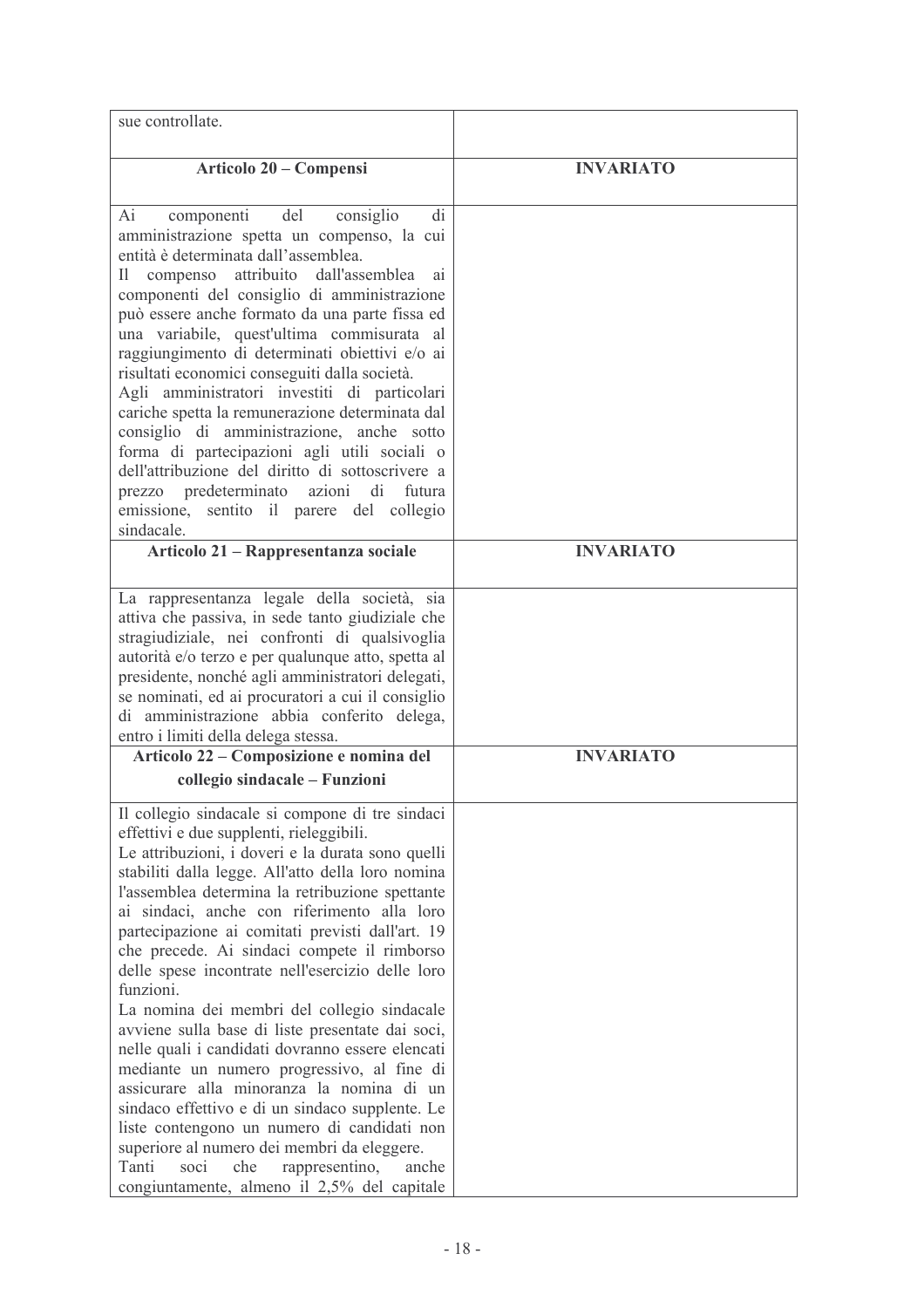sociale rappresentato da azioni quotate nei mercati regolamentati italiani o di altri paesi dell'Unione Europea che attribuiscono diritti di voto nelle deliberazioni assembleari che hanno ad oggetto la nomina dei componenti dell'organo amministrativo, ovvero la diversa misura stabilita o richiamata di volta in volta dalla Consob ai sensi della normativa applicabile alla società, possono presentare una lista di candidati.

Ogni socio, i soci aderenti ad un patto parasociale rilevante ai sensi dell'art. 122 D.Lgs. 58/1998, il soggetto controllante, le società controllate e quelle soggette a comune controllo non possono presentare o concorrere alla presentazione, neppure per interposta persona o società fiduciaria, di più di una sola lista né possono votare liste diverse, ed ogni candidato potrà presentarsi in una sola lista a pena di ineleggibilità. Le adesioni ed i voti espressi in violazione di tale divieto non saranno attribuibili ad alcuna lista.

Le liste devono essere depositate presso la sede della società almeno 15 (quindici) giorni prima di quello fissato per l'assemblea in prima convocazione, ferme eventuali ulteriori forme di pubblicità prescritte dalla disciplina anche regolamentare pro tempore vigente.

Nel caso in cui nel suddetto termine di 15 giorni sia stata depositata una sola lista, ovvero soltanto liste presentate da soci collegati tra loro ai sensi delle vigenti disposizioni legislative e regolamentari, possono essere presentate liste sino al decimo giorno prima di quello fissato per l'assemblea in prima convocazione. In tale caso avranno diritto di presentare le liste i soci che da soli o insieme ad altri soci siano complessivamente titolari di azioni rappresentanti la metà della soglia di capitale individuata ai sensi del quarto comma del presente articolo.

Nel caso un cui non venga presentata alcuna lista. l'assemblea delibera con le maggioranze di legge, senza osservare il procedimento di seguito previsto.

Unitamente a ciascuna lista, entro i termini sopra indicati, dovranno in ogni caso depositarsi: (i) le informazioni relative all'identità dei soci che hanno presentato la lista e la percentuale di partecipazione da essi complessivamente detenuta: (ii) l'apposita certificazione dall'intermediario rilasciata abilitato ai sensi di legge comprovante la titolarità del numero di azioni necessario per la presentazione della lista: (iii) le dichiarazioni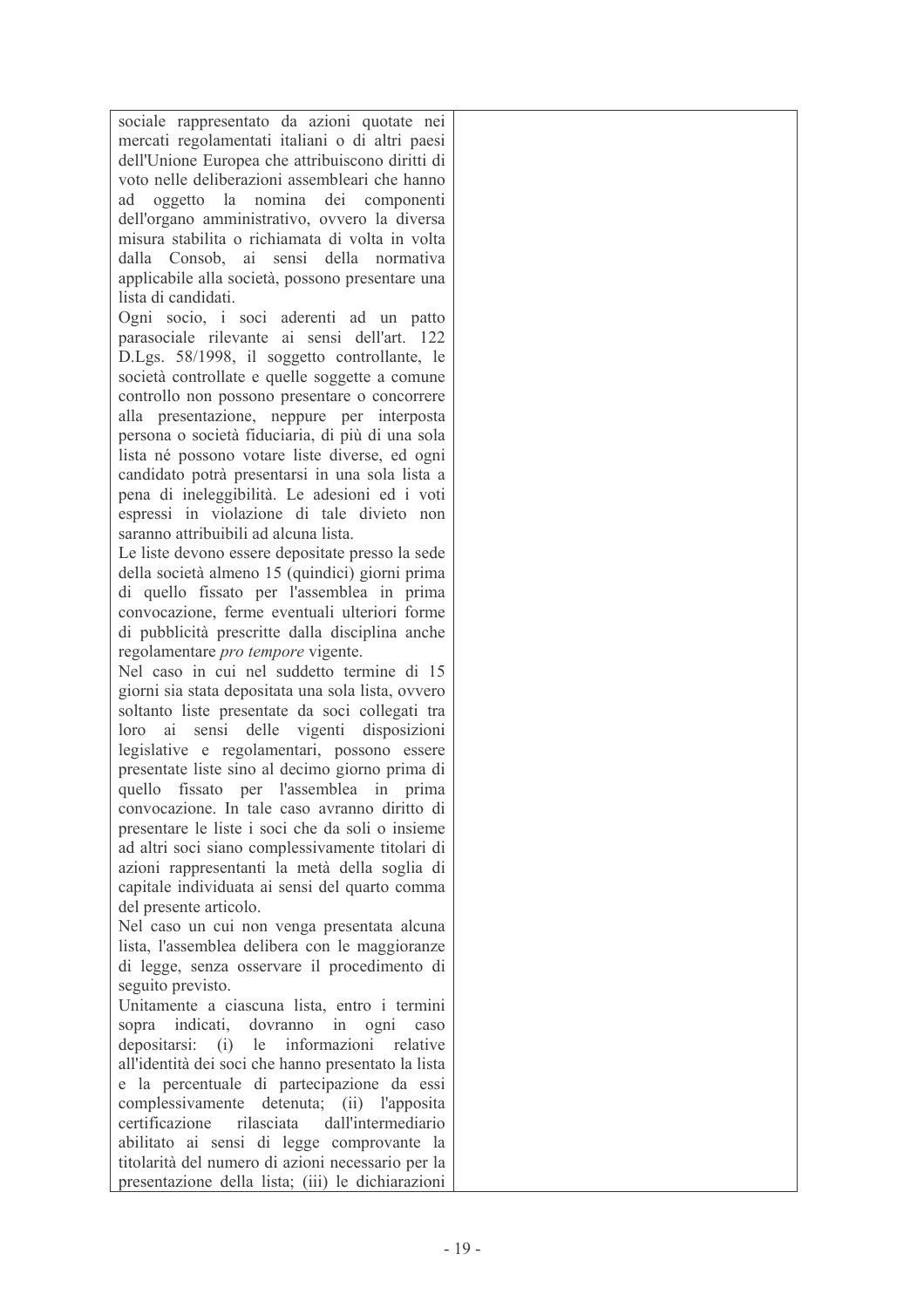con le quali i singoli candidati accettano la propria candidatura e attestano, sotto la propria responsabilità, l'inesistenza di cause di ineleggibilità e di incompatibilità ivi compreso il limite al cumulo degli incarichi ai sensi delle disposizioni legislative applicabili  $\Delta$ regolamentari, nonché l'esistenza dei requisiti che fossero prescritti per le rispettive cariche; e (iv) i curricula vitae contenenti un'esauriente informativa riguardante le caratteristiche personali e professionali di ciascun candidato. *l'indicazione* degli  $con$ incarichi  $di$ amministrazione e controllo ricoperti in altre società. Alle liste presentate dai soci diversi da quelli che detengono, anche congiuntamente, una partecipazione di controllo  $\overline{0}$ di maggioranza relativa dovrà inoltre unirsi una attestazione in merito all'assenza di rapporti di collegamento con questi ultimi ai sensi della vigente disciplina. L'avviso di convocazione potrà prevedere il deposito di eventuale ulteriore documentazione. Le liste presentate senza l'osservanza delle disposizioni che precedono sono considerate come  $non$ presentate.

All'elezione dei sindaci si procede come segue:

- dalla lista che ha ottenuto in assemblea  $(1)$ il maggior numero di voti sono tratti, in base all'ordine progressivo con il quale sono elencati nelle sezioni della lista. due membri effettivi ed un supplente (la "Lista di Maggioranza");
- dalla seconda lista che ha ottenuto in  $(m)$ assemblea il maggior numero di voti e che non sia collegata, neppure indirettamente, secondo quanto stabilito dalle vigenti disposizioni legislative e regolamentari con i soci che hanno presentato o votato la Lista di Maggioranza, sono tratti, in base all'ordine progressivo con il quale sono elencati nelle sezioni della lista il restante membro effettivo e l'altro membro supplente (la "Lista di Minoranza").

Qualora le prime due o più liste ottengano un pari numero di voti, si procede a nuova votazione da parte dell'assemblea, mettendo ai voti solo le prime due liste. La medesima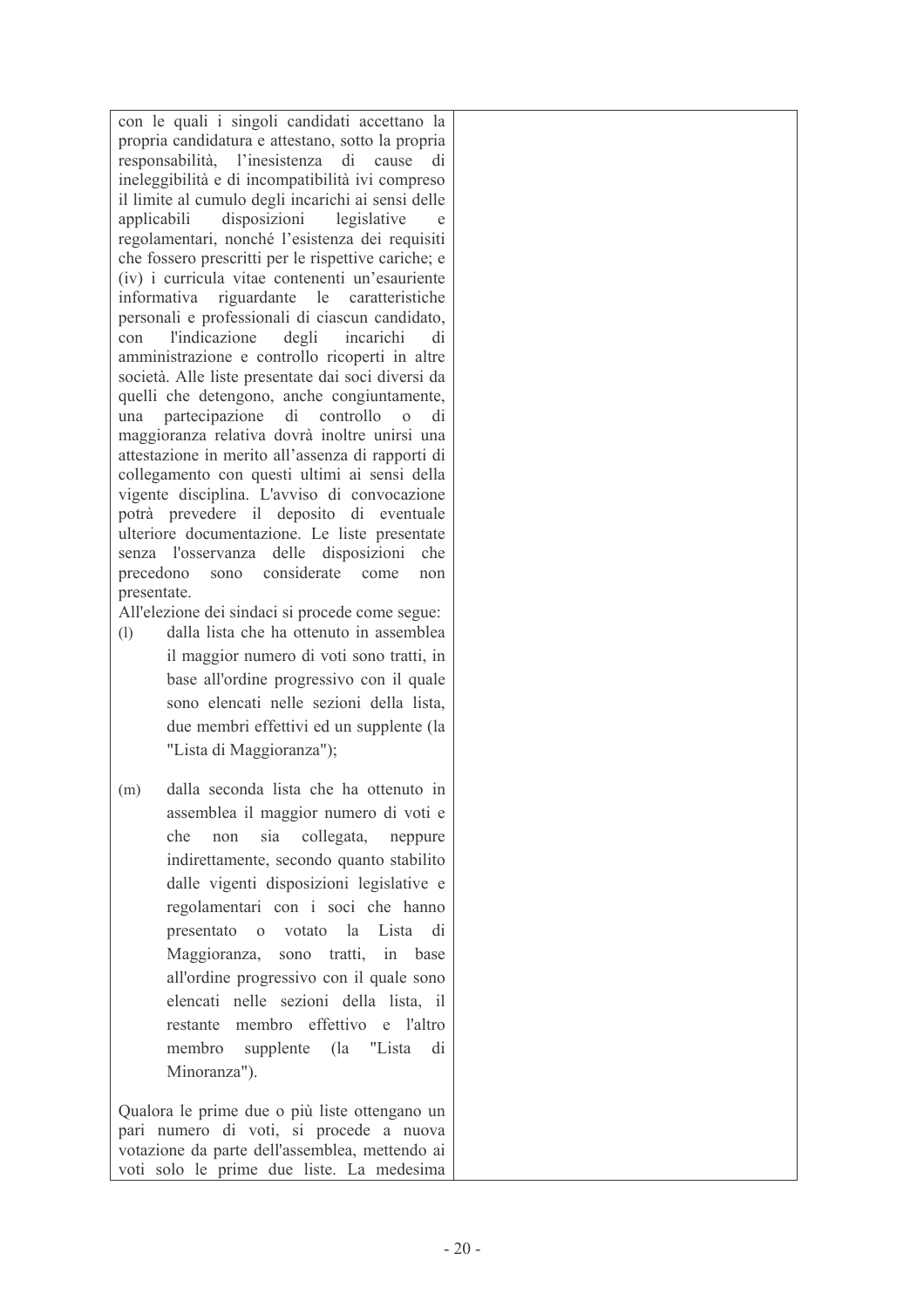regola si applicherà nel caso di parità tra le liste risultate seconde per numero di voti, che non risultino collegate, neppure indirettamente, quanto stabilito dalle vigenti secondo disposizioni legislative e regolamentari. In caso di ulteriore parità tra liste, prevarrà

quella presentata dai soci in possesso della maggiore partecipazione azionaria ovvero, in subordine, dal maggior numero di soci.

La presidenza del collegio sindacale spetta al primo candidato della Lista di Minoranza

vengano meno i requisiti **Nel**  $caso$ normativamente e statutariamente richiesti, il sindaco decade dalla carica.

In caso di sostituzione di un sindaco eletto nella Lista di Maggioranza, subentra il primo sindaco supplente appartenente alla medesima lista del sindaco sostituito

Qualora sia necessario provvedere alla nomina dei sindaci effettivi e/o supplenti per integrazione del collegio sindacale a seguito di sostituzione di un sindaco effettivo e/o supplente eletti nella Lista di Maggioranza, l'assemblea delibera con le maggioranze di legge, se l'applicazione dei criteri di cui al comma che precede non sia idonea ad integrare il collegio sindacale.

In caso di sostituzione di un sindaco eletto nella Lista di Minoranza, subentra il sindaco supplente appartenente alla medesima lista del sindaco sostituito o, in subordine, il candidato collocato successivamente nella medesima lista a cui apparteneva quello cessato o, ancora in subordine, il primo candidato della lista di minoranza che abbia conseguito il secondo maggior numero di voti. Resta fermo che la presidenza del Collegio Sindacale rimarrà in capo al sindaco di minoranza.

Qualora sia necessario provvedere alla nomina dei sindaci effettivi e/o supplenti per integrazione del collegio sindacale a seguito di sostituzione di un sindaco effettivo e/o supplente eletti nella Lista di Minoranza. l'assemblea li sostituisce con voto a maggioranza relativa, scegliendoli fra i candidati indicati nella lista di cui faceva parte il sindaco da sostituire, ovvero nella lista di minoranza che abbia riportato il secondo maggior numero di voti.

Quando l'assemblea sia chiamata ai sensi dell'art. 2401. comma 1. c.c., alla nomina o alla sostituzione di uno dei sindaci eletti dalla Lista di Minoranza, non verranno computati i voti eventualmente espressi dai soci che detengono, anche congiuntamente, una partecipazione di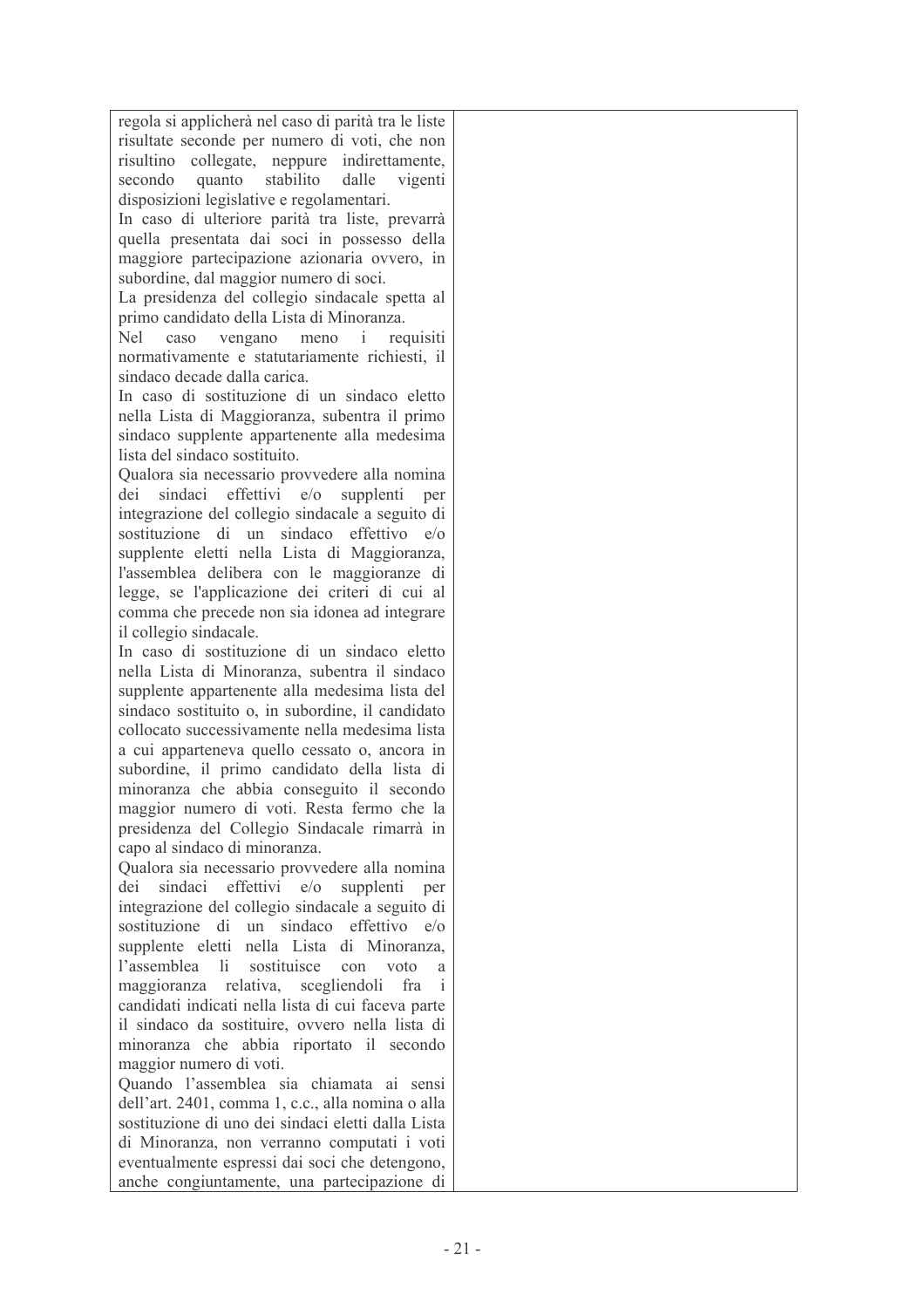| controllo o di maggioranza relativa.<br>Le riunioni del collegio possono tenersi anche                                                                                                                                                                                                                                                                                                                                                                                                                                                                                                                                                        |                  |
|-----------------------------------------------------------------------------------------------------------------------------------------------------------------------------------------------------------------------------------------------------------------------------------------------------------------------------------------------------------------------------------------------------------------------------------------------------------------------------------------------------------------------------------------------------------------------------------------------------------------------------------------------|------------------|
| con l'ausilio di mezzi di telecomunicazione nel<br>rispetto delle modalità di cui all'art. 16 del                                                                                                                                                                                                                                                                                                                                                                                                                                                                                                                                             |                  |
| presente statuto.<br><b>Articolo 23 - Controllo Contabile</b>                                                                                                                                                                                                                                                                                                                                                                                                                                                                                                                                                                                 | <b>INVARIATO</b> |
| Il controllo contabile è esercitato, ai sensi delle<br>disposizioni vigenti, da una società di revisione<br>iscritta<br>nell'apposito<br>albo,<br>incaricata<br>dall'assemblea<br>su proposta motivata<br>del<br>collegio sindacale ai sensi di legge.                                                                                                                                                                                                                                                                                                                                                                                        |                  |
| Articolo 24 - Dirigente preposto alla<br>redazione dei documenti contabili societari                                                                                                                                                                                                                                                                                                                                                                                                                                                                                                                                                          | <b>INVARIATO</b> |
| Il Consiglio di Amministrazione, previo parere<br>obbligatorio del Collegio Sindacale, nomina un<br>preposto alla redazione dei documenti contabili<br>societari scegliendolo tra i dirigenti della<br>Società con comprovata esperienza in materia<br>contabile e finanziaria, conferendogli adeguati<br>poteri e mezzi per l'esercizio dei compiti<br>attribuiti ai sensi di legge. Al medesimo<br>Consiglio di Amministrazione spetta il potere<br>di revocare tale dirigente preposto. Il compenso<br>spettante al soggetto preposto alla redazione<br>dei documenti contabili societari è stabilito dal<br>Consiglio di Amministrazione. |                  |
| Articolo 25 – Esercizio sociale                                                                                                                                                                                                                                                                                                                                                                                                                                                                                                                                                                                                               | <b>INVARIATO</b> |
| L'esercizio sociale si chiude il 31 dicembre di<br>ogni anno.                                                                                                                                                                                                                                                                                                                                                                                                                                                                                                                                                                                 |                  |
| Articolo 26 - Ripartizione degli utili e                                                                                                                                                                                                                                                                                                                                                                                                                                                                                                                                                                                                      | <b>INVARIATO</b> |
| pagamento dei dividendi                                                                                                                                                                                                                                                                                                                                                                                                                                                                                                                                                                                                                       |                  |
| Gli utili netti di ogni esercizio devono essere<br>così ripartiti:<br>5% a riserva legale, fino che questa non abbia<br>raggiunto il quinto del capitale sociale;<br>la restante parte secondo quanto deliberato<br>dall'assemblea dei soci.<br>Il consiglio di amministrazione ha facoltà di<br>deliberare la distribuzione di acconti sui<br>dividendi ai sensi dell'art. 2433-bis c.c<br>I dividendi non riscossi entro il quinquennio<br>dal giorno in cui sono resi esigibili cadono in<br>prescrizione a favore della società.                                                                                                          |                  |
| Articolo 27 – Scioglimento della società                                                                                                                                                                                                                                                                                                                                                                                                                                                                                                                                                                                                      | <b>INVARIATO</b> |
| La società si scioglie per le cause e secondo le                                                                                                                                                                                                                                                                                                                                                                                                                                                                                                                                                                                              |                  |